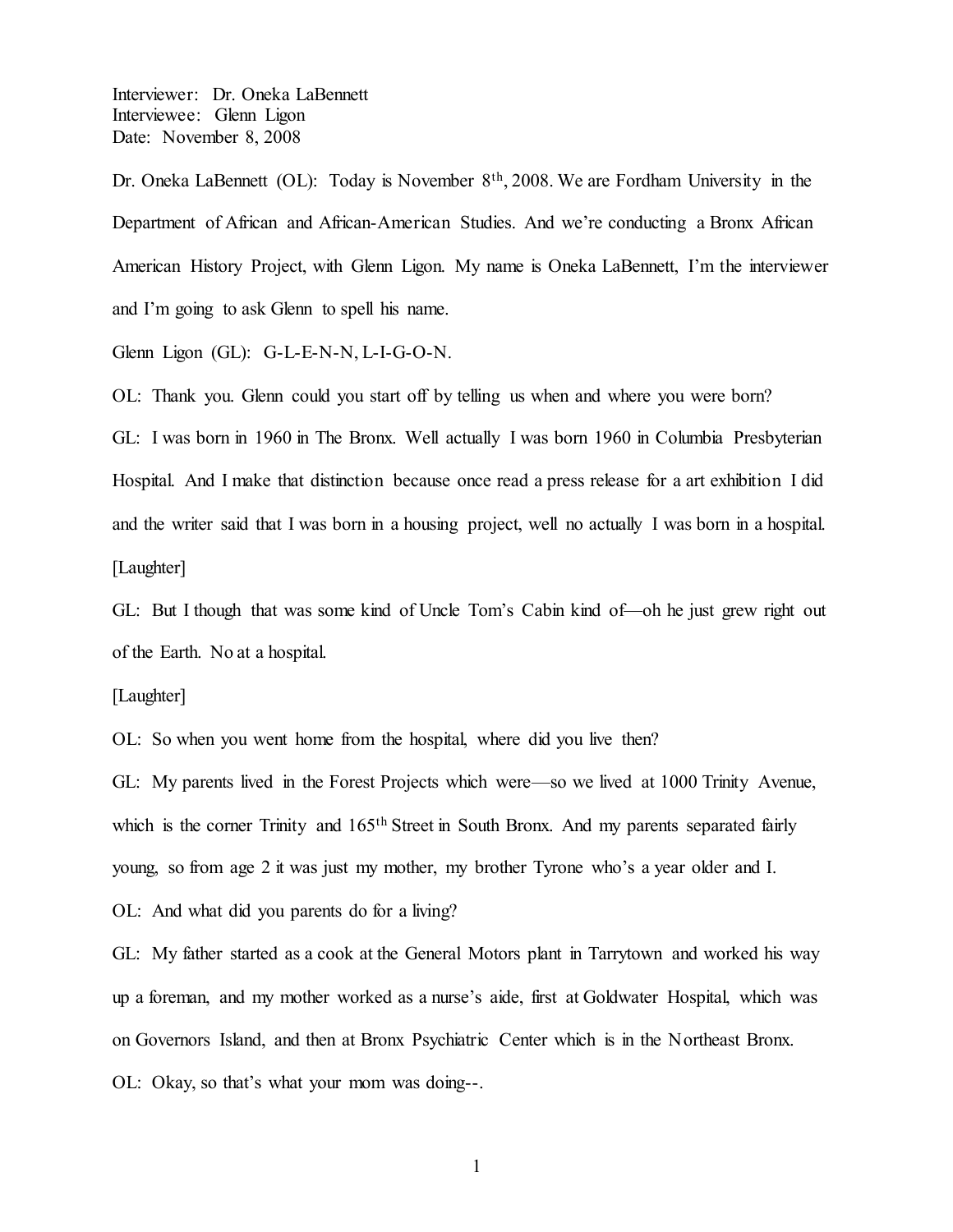Interviewer: Dr. Oneka LaBennett Interviewee: Glenn Ligon Date: November 8, 2008 [Interruption]

OL: And is that what your mother was doing in your early childhood after she and your father separated?

GL: Actually I'm missing one job. My mother worked at the Natural History Museum. For maybe between Goldwater Hospital and Bronx Psychiatric, so I think she worked there for a good 7 or 8 years. So that would've been to '67, something like that or '68. And she worked in the cafeteria there.

OL: Tell me what your apartment was like and your early childhood memories of that home that you first went to?

GL: Well we lived, as I said, we lived in a public housing project, it was a 2 bedroom apartment, it was on the 11th floor of one of the buildings in the Forest Houses, and the Forest Houses were a typical Corbusier kind of towers in the park. So they were 15 buildings all about 15 stories high. And in the middle of them was a giant green oval. And then there were various playgrounds and things around that. And we lived on the  $11<sup>th</sup>$  floor and I remember, there were bars on the windows, but somehow I wasn't scared of heights then, though I am now—so I used to climb onto the window sill and hang out of the windows over the bars.

OL: Wow.

GL: Not literally out of the windows, but as far out of—and of course my mother wasn't there to witness these things. So we would do them in secret. But it was kind of thrilling to be that high up. Because none of my other relatives lived in high-rise buildings. They all lived pretty much in tenement buildings or in single-family houses, so being that high up was a treat for us as children.

OL: Where were your parents from originally and how did they come to settle in The Bronx?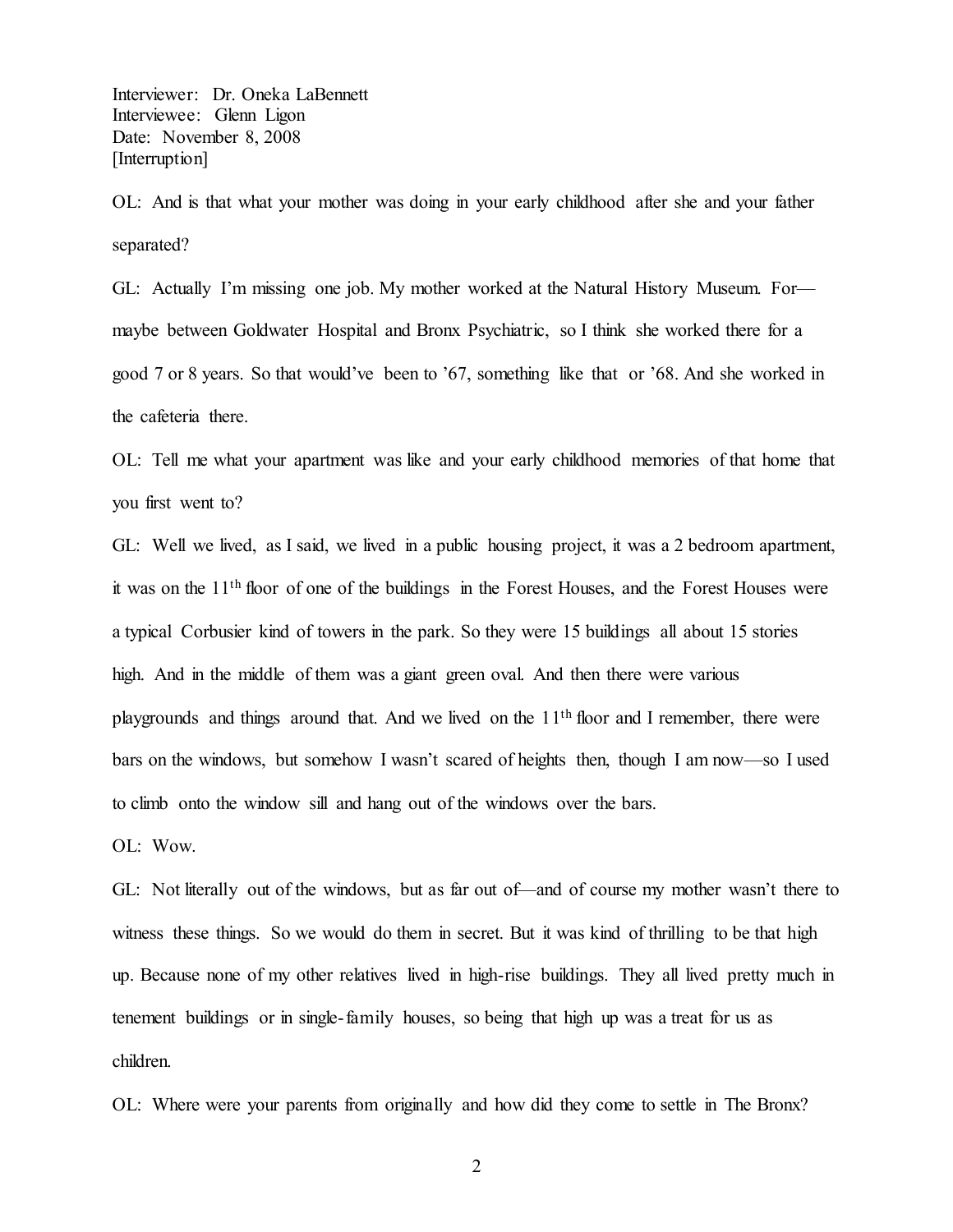GL: My father grew up on a farm in Virginia, Farmville. My mother grew up on a farm in Bishopsville, South Carolina. After World War II, my grandparents moved to Washington, D.C. but my mother was the oldest of 11 brothers and sisters and I think she decided that she was tired of being the babysitter. And so when they moved to D.C., she moved to New York to live with an aunt on her mother's side of the family who lived in Harlem and ran a fish store. So my mother actually moved when she was about 18 or 19 to Harlem and lived with my aunt and worked in a fish store. And my father, I'm not sure actually when he moved to New York. But they met here in New York, and my mother said that she went psychic one day in Harlem who told her that the man, it was a ridiculous story but—sometimes ridiculous comes true. She was told that the man she was going to marry would buy her a pair of shoes as his present. Which is sort of silly thing for--.

OL: Very specific.

GL: Very specific, and a silly thing for a guy to buy a woman on, you know, the  $2<sup>nd</sup>$  or  $3<sup>rd</sup>$  date. But that's exactly what my father did.

OL: You're kidding?

GL: So they actually got married. And had my brother Tyrone, who is a year older than I am, and had me--. That marriage didn't last so when we were 2, I was 2 or so, they separated, they never got divorced, so they separated. But my father still lived in The Bronx, and we would be sent—whenever we were misbehaving or something, we would be sent to him.

[Laughter]

GL: Because my mother somehow—as strong as she was, somehow thought that he would have some influence on our behavior. Which he did not. But I think just another parental voice was supposed to cure us of whatever--.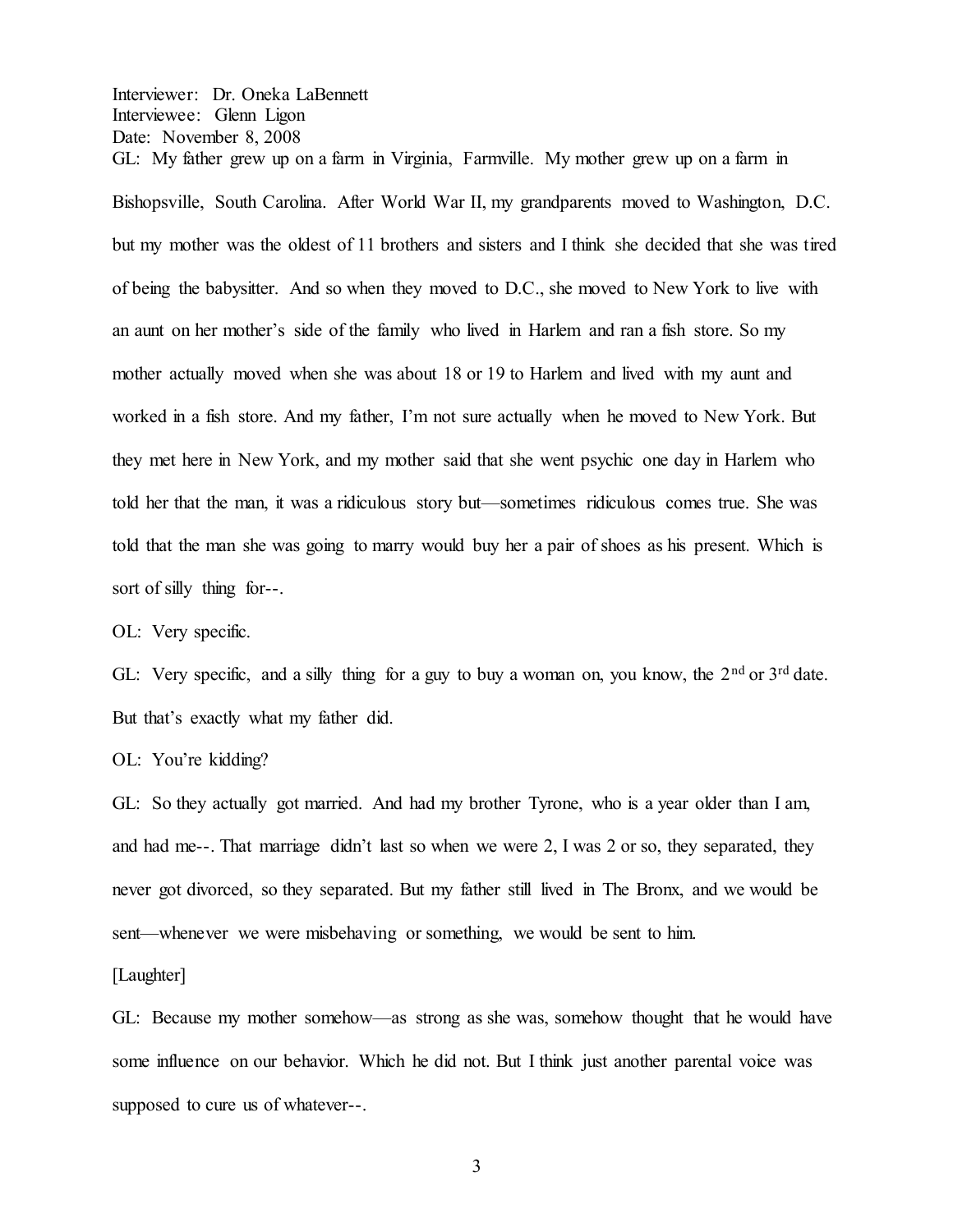Interviewer: Dr. Oneka LaBennett Interviewee: Glenn Ligon Date: November 8, 2008 OL: Or maybe just to get you out of her hair for a while?

GL: Get us out of her hair, exactly.

OL: Did you feel close to your dad then, were those visits frequent or--?

GL: My father was—I liked him and I actually liked him more and more when I got older. But he was a bit of a playboy. And so, long, long, long after I'd grown up and—he, my mother passed away and he'd remarried, my stepmother told me a very funny story. They'd been going out, she and my father for about 2 years or so and he had a very serious heart attack. And my father had one of those old time work ethics of you go to work no matter what. He never missed a day of work and so the plant that he was working at, the General Motors plant was in Tarrytown. That was maybe a 45 minute drive in Upstate New York. So he got in his car, he wasn't feeling well, but he got in his car, he drove up there, and apparently there's a fork in the road, when you get near the plant and if you go left you go to the plant and if you go right you go to the hospital. And for some reason he decided, I'm going right. And when he got to the parking lot of the hospital, he had a heart attack. So my stepmother, after he'd gotten better and gotten out of the hospital—she'd met my brother and I and we were friends, friendly, even though they'd only been going out a couple of years, but we were friendly and I liked her—and she told me that she'd asked my father if something serious like this happens again, who do you want me to be in contact with first? Like who of, you know, your family do you want to contact? And he said oh you know, you can talk to one of the kids and she said oh, you mean Tyrone and Glenn? He's like yes, you can talk to them, or you can talk to the other kids. And she didn't realize that he had 5 other children from 3--.

OL: Did you know that?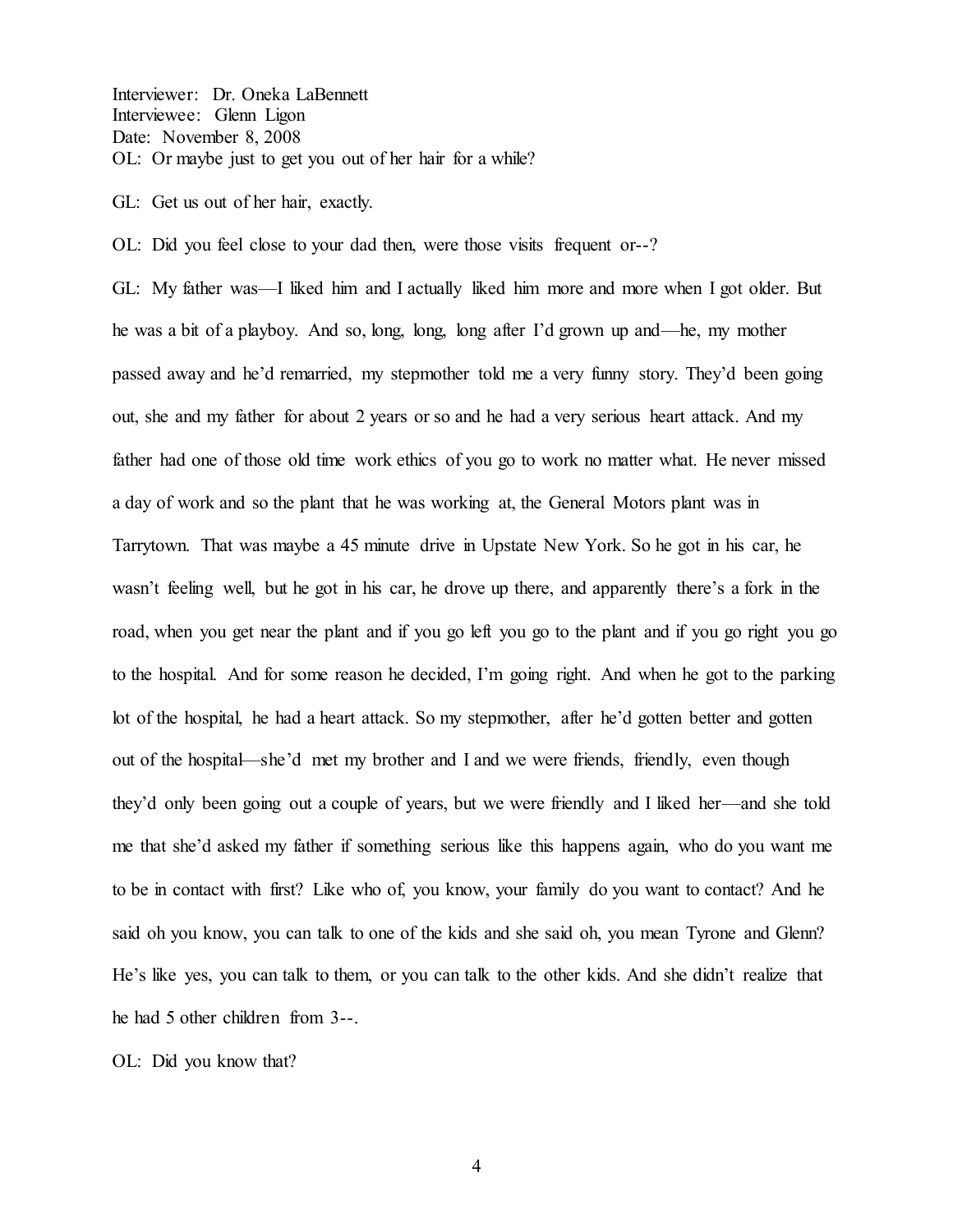Interviewer: Dr. Oneka LaBennett Interviewee: Glenn Ligon Date: November 8, 2008 GL: I knew that. But they'd been going out for 2 or 3 years and she didn't realize that he had 5 other children from these various relationships.

[Laughter]

GL: So that was my father. In some ways, when I hear stories like this, I understand why my mother didn't last in that relationship, there was too much competition. And--.

OL: What was it like for your mother raising the 2 of you then--? I mean it sounds like from the kind of work she was doing, she was probably working long hours.

GL: Right, she—when she first started working at the Natural History Museum—I may be getting this chronology wrong but I think this is right. She was working at the Natural History Museum and that was probably and house commute on subway and bus. And we were going to public school that was across the street from our house. And the public school, was a terrible school and my brother and I both, basically had run out of things to do, because the expectations for the kids in that school were so low, that even in kindergarten they basically ran out of work because they just figured these kids can't handle more work, so we'll just kind of keep them busy. It was basically babysitting, in school. And one day, my mother got a call from the principal of the school. And she came down for, she thought something bad had happened so she came in the next day for parent, teacher, principal conference. And what had happened was, I was in one of my classes and—and this is kindergarten class, and we were given 4 letters of the alphabet to fill in, like A is for apple, B is for bear, but only 4 letters. And the class was 40 minutes long. But this was supposed to take 40 minutes, because that was the expectations of how smart the kids in the school were. So I finished it, you know, in a minute, like everybody else, and I just thought well why should I sit here, you know, so I asked the teacher to write out the rest of the alphabet for me and I would try to fill in words. So I did that, and the teacher gave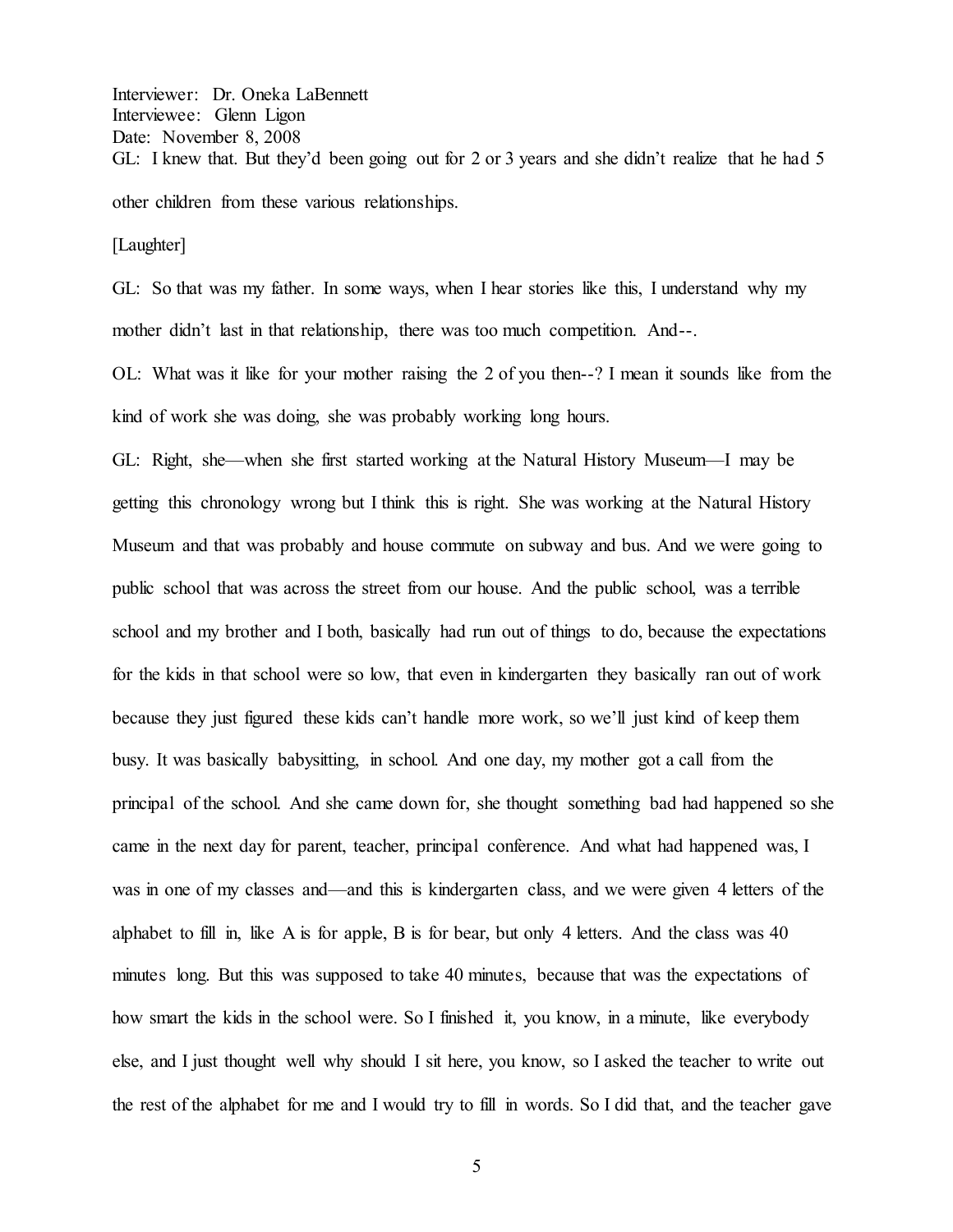Interviewer: Dr. Oneka LaBennett Interviewee: Glenn Ligon Date: November 8, 2008 it to the principal and the principal called my mother because this was such a miraculous feat, for a child in this school that they really needed to talk to my mother about maybe getting my brother—both my brother and I into another kind of school. And my mother at this point, was a single parent, and she was working in you know, jobs that didn't pay very well and she thought well I can't afford to send them to Catholic school or a private school, and then she said one of the teachers said something that pissed her off so much that she decided I'm going to find a way to send them to another school. The teacher said, "your kids may be smart here, but if they get into a real school, they would just probably be average kids".

OL: Oh my goodness.

GL: This kindergarten teacher.

OL: Oh my goodness.

GL: So that's when she decided, you know, whatever the cost, she was going to find a school that was going to take us. And she—maybe courageously, because my mother never finished high school, started working very early on. But she had this sort of, you know, Black working class ethic of education was the way. You know, even though it wasn't available for her. But she really felt that, that was something that was priority for her kids. So she literally called around and found the school that would give us the most scholarship money. And it happened to be much to her horror later on, one of the most liberal private schools in New York City. It was a school called Walden, which was very engaged in the civil rights movement. Ann Goodman went there as a kid. And, in a way, that was why, they had scholarship for you know--. OL: And around what year was it that you started going to Walden?

GL: I started going to Walden in 1966.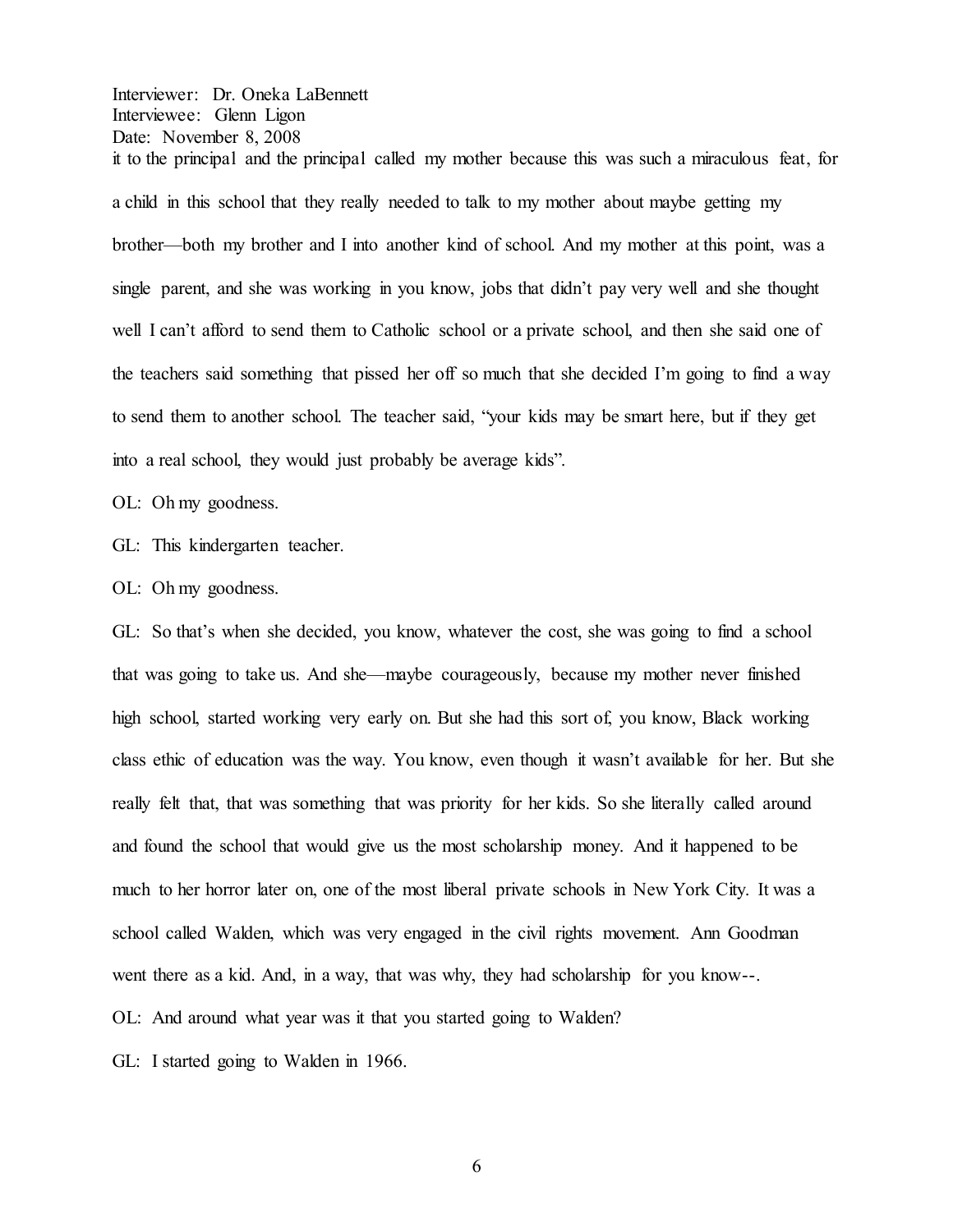Interviewer: Dr. Oneka LaBennett Interviewee: Glenn Ligon Date: November 8, 2008 OL: '66. I want to come back to that and the civil rights movement. But when you mentioned the sort of that elementary school. One of the things when we talk to people who grew up in The Bronx in the '50s and '60s they make a separation between what The Bronx was like in the '50s, 40s and 50s, and then what starts happening in the '70s. And invariable people tell us that, the housing projects were very well maintained. That there were families, they knew everyone--.

GL: They were, they were.

OL: So why don't you tell me a little bit about that.

GL: Right, well you know it's, it's ironic because when you talk to people of my parents generation about the projects, they say when they moved in those projects were beautiful. And it's very hard to believe given, over time, the South Bronx was considered one of the most notoriously dangerous, poverty and crime-ridden neighborhoods in the entire country. But our perception of it, and my mother's perception of it was that when we moved into the projects, they were beautiful. And they, for her, were a relief given the kind of housing that they were in before, tenement housing with erratic landlords. And so I could see in some ways why she felt that the projects were kind of a huge step forward, and we did know our neighbors. We knew every neighbor on our floor, and I remember this would often happen when we were going to school, there were people that I didn't know but who knew us. And so when we would come home, my mother said oh, you know, I heard you did a very nice thing at the bus stop today with Mrs. So and So. Like how do you know that? Well, I have spies everywhere. It's just because people knew us, you know?

OL: Right.

GL: And so there was this sort of, in a way, this old fashioned sense of community in the projects and I think that started to change by the early '70s. The crime became more, it became a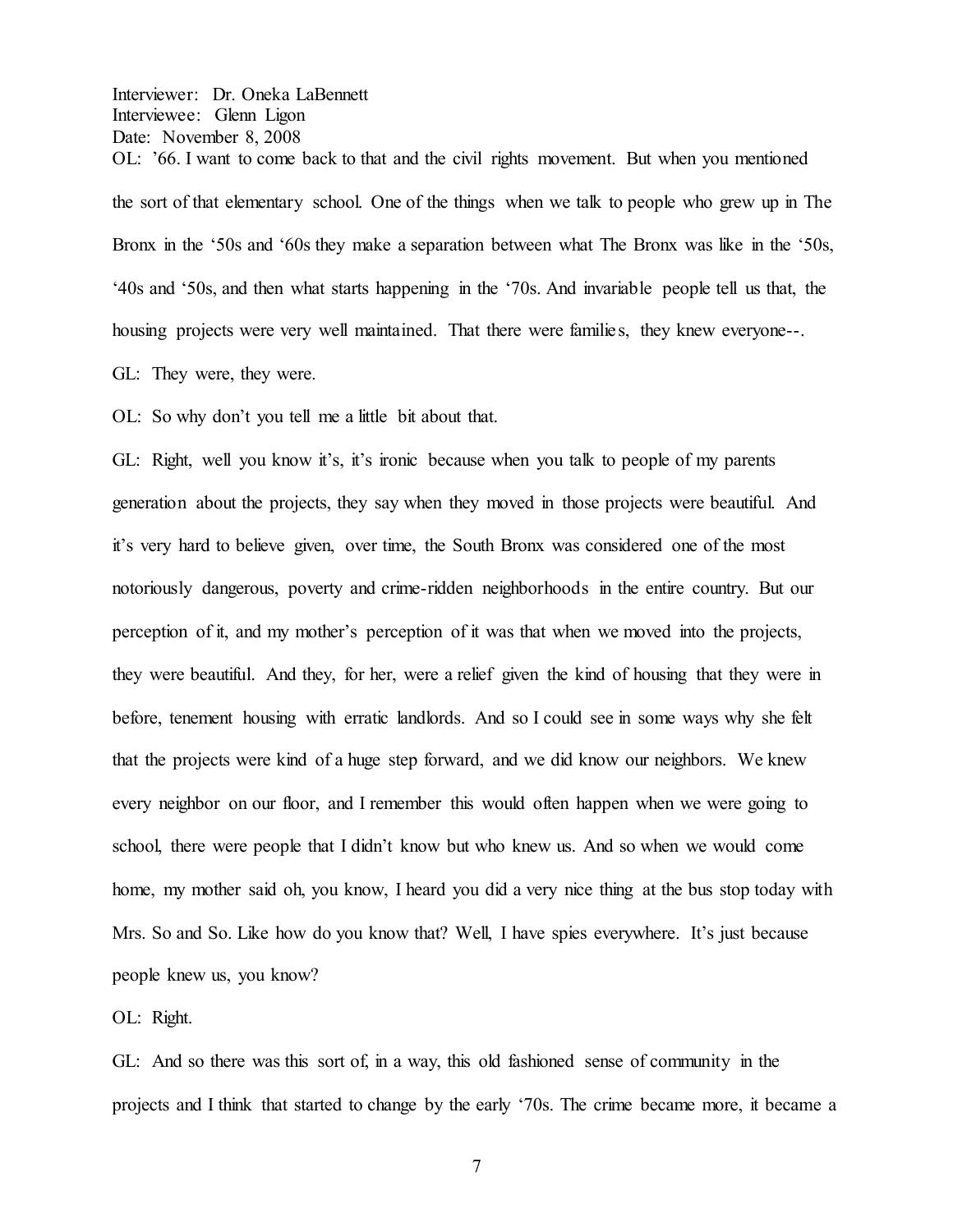Interviewer: Dr. Oneka LaBennett Interviewee: Glenn Ligon Date: November 8, 2008 much more crime ridden neighborhood and people were much more afraid to be outside and so it was sort of—the neighborhood got locked down. Also I remember that was the moment when there started to be more gang activity in The Bronx. More drugs and the sort of violence that

came with that. And so I think that sort of causes deterioration of the neighborhood.

OL: People have made it—a distinction between heroin use the crack epidemic and talked about changes that they saw after crack hit The Bronx. Did you notice that? Were you aware of that? GL: I wasn't aware of it because I think—because I was going to school so far away from where I lived and most of my friends and my social life became centered around the school, I think I wasn't as aware of what was going on in the neighborhood as, as if I—if I'd stayed and gone to school in the neighborhood I would've been more aware of it. But I was basically in a little bubble because of--.

OL: You probably didn't have time to play outside very much because by the time you got home from school--?

GL: It was late and you had a lot of homework and it was just easier. But also I wasn't—my brother was very social, he liked to go outside. I hated to go outside. My mother would force me to go outside to play and she would say you have to go downstairs for an hour and I would go downstairs. And the back door of our building was an office for the maintenance department and they have a time clock down there, so I'd prop the back door of the building open and watch the time clock for one hour and then go back upstairs.

[Laughter]

GL: And that's when I knew that—that parents were not—sort of justice was a relative concept. Because she'd say you haven't been outside long enough, go back outside.

OL: Wow.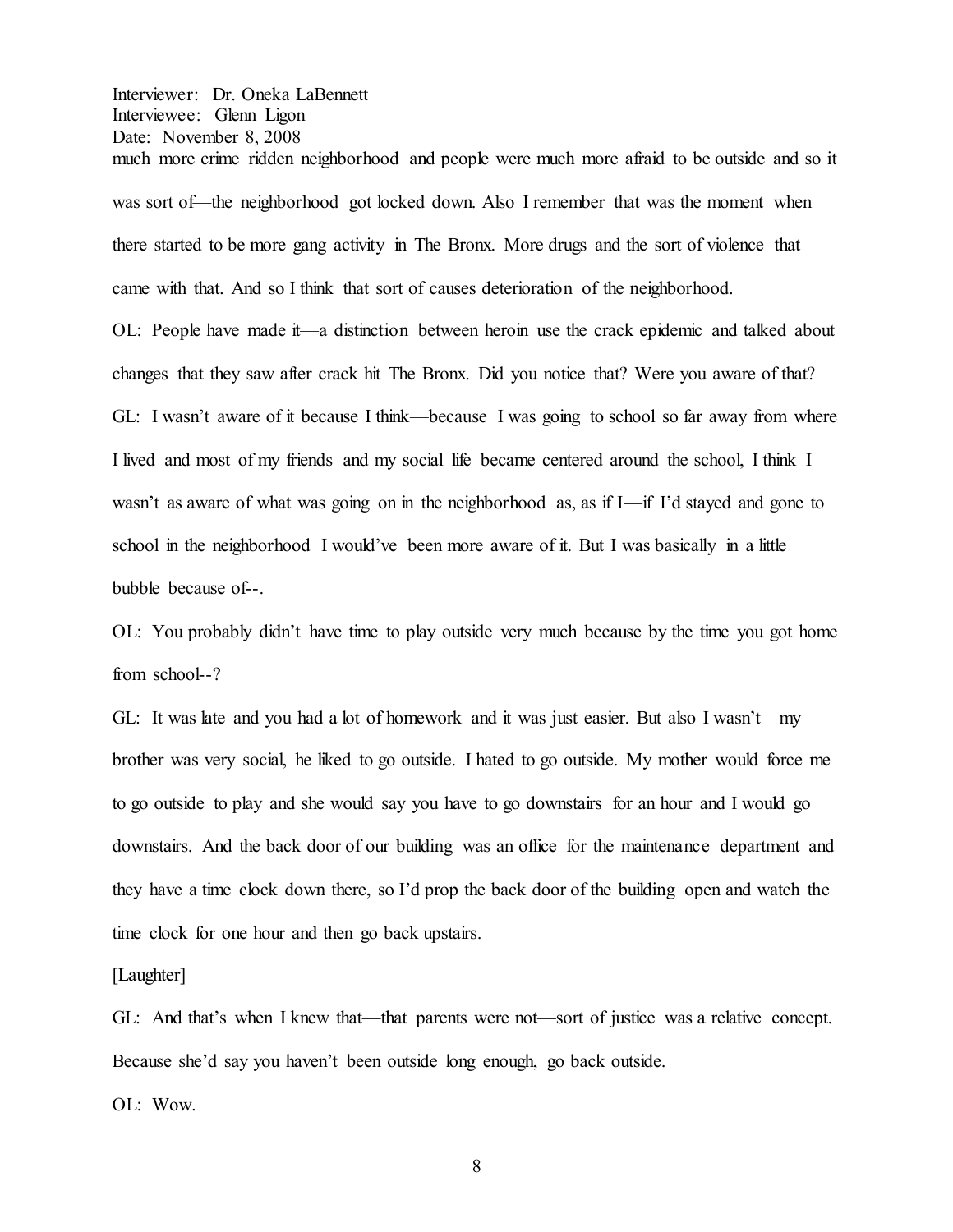Interviewer: Dr. Oneka LaBennett Interviewee: Glenn Ligon Date: November 8, 2008 GL: And we'd have this fight about, I've been outside for an hour and she'd say I don't care, go back outside.

OL: So, that tells me a little bit about my next question. I was going to ask what you were like as a boy? It sounds like you were intellectually curious, I mean that you actually went to the teacher and said write out the whole alphabet for me.

GL: And I don't know where that came from exactly. I mean my mother wasn't a big reader, but she placed a lot of value on it. And somehow that just got transmitted. And I think also she prioritized it because, you know we were growing up in a household that didn't have a lot of money. And there was always a debate about what toys to get and things like that. But whatever book we wanted would be bought immediately. That wasn't a debate.

OL: Interesting.

GL: There was a debate about sneakers, toys, other kinds of things. But books were never a debate for her.

OL: You mentioned your mom's work ethic. What other cultural influences do you recall in the house growing up. Whether religious or musical.

GL: We weren't big churchgoers, though it was a part of our upbringing. My father, my grandfather sorry, was a bit of a self-described preacher. Very strict, the kind of man that would have a jacket and tie on in his own house.

OL: Wow, that's--.

[Laughter]

GL: And expected discipline and order. And so my mother in some ways left that environment to just get away from that but I think a lot of those values, the kind of, respectfulness and not talking back to elders and this came from her father, my grandfather. Musically, I remember a lot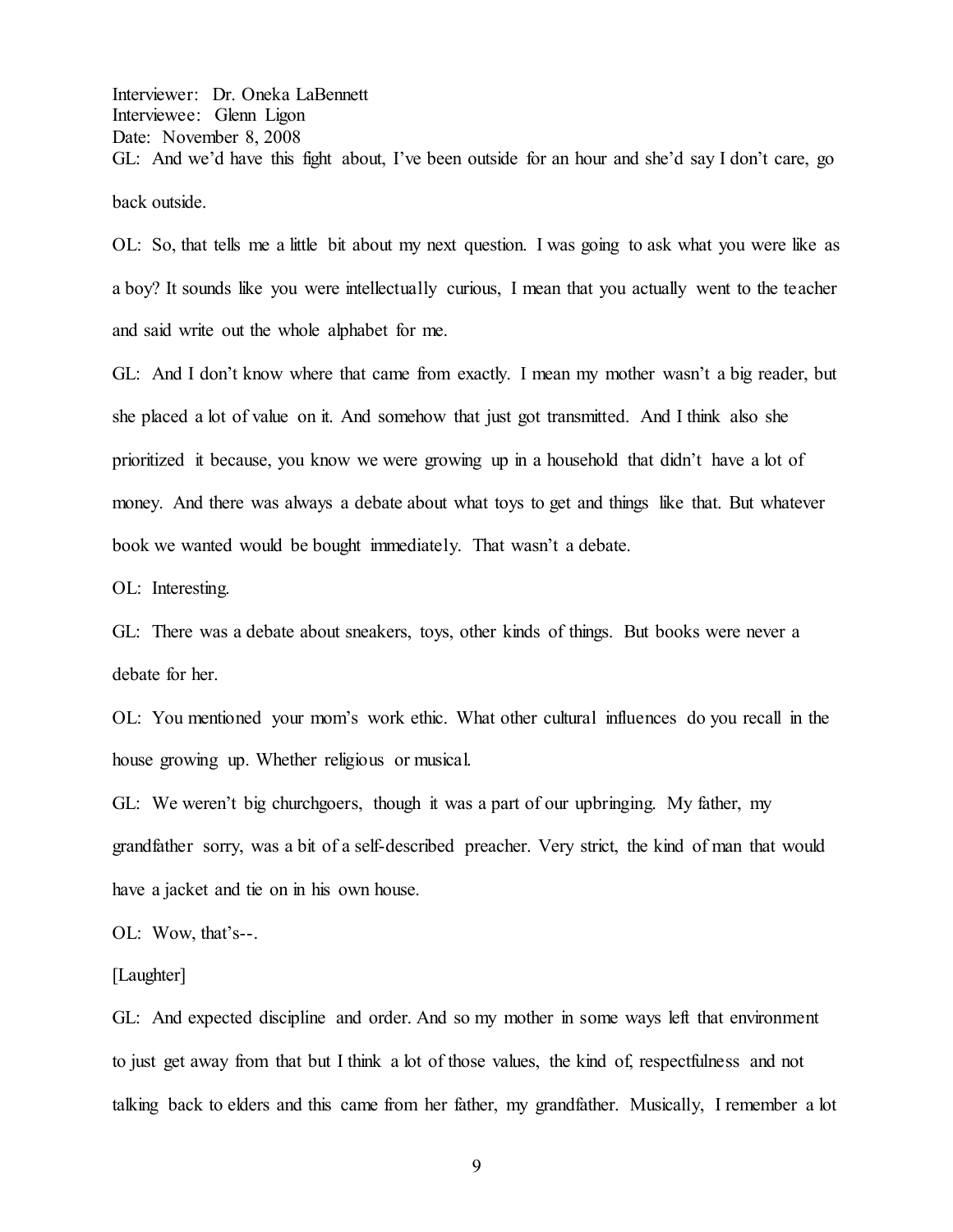Interviewer: Dr. Oneka LaBennett Interviewee: Glenn Ligon Date: November 8, 2008 of, not jazz records, mostly gospel and soul singers. A lot of Ray Charles. Though I had younger, relatives, like one my Aunt Rose, who was maybe 10 years younger than my mother but they were good friends and I remember seeing pictures of my Aunt Rose with James Brown, backstage at the Apollo. So there was that influence too. The younger hip relatives. OL: What was it like going to school at Walden and leaving The Bronx and going to a different neighborhood than--? What were the kids like there?

GL: Walden was a very, it was a strange school in that it was very, very liberal. It was founded—I think in the early '20s, early '20s I think. Very interested in kind of alternative theories of education. You could go from  $1<sup>st</sup>$  grade to  $12<sup>th</sup>$  grade which is what I did. So a lot of the people that I met in  $1<sup>st</sup>$  graduated with, which is kind of amazing. The school is very small. There were 50 people in my graduating class, which is the most they'd ever had. It was on the corner of 80th Street and Central Park West and so a lot of the kids that were there were from middle and upper middle class families. So I went to school with the children of movie stars, Matthew Broderick, whose father was on TV, and he became a movie star. Toni Morrison's sons went there and who else? Barbara Streisand daughter, and Gene Wilder's daughter. So there's that, so you can image parent teacher conferences in that school when Billy D. Williams would be sitting--.

## [Laughter]

GL: And then the very, very strong involvement in the civil rights movement. But, but in terms of class there were very few people from lower class families in the school and the percentage was, maybe the school was 4 or 5% Black students. Higher percentage in the upper grades, but for the lower grades, very small percentage. And we also had this hour, hour and a half commute from The Bronx each way. So it was a bit difficult. And I remember talking to my brother about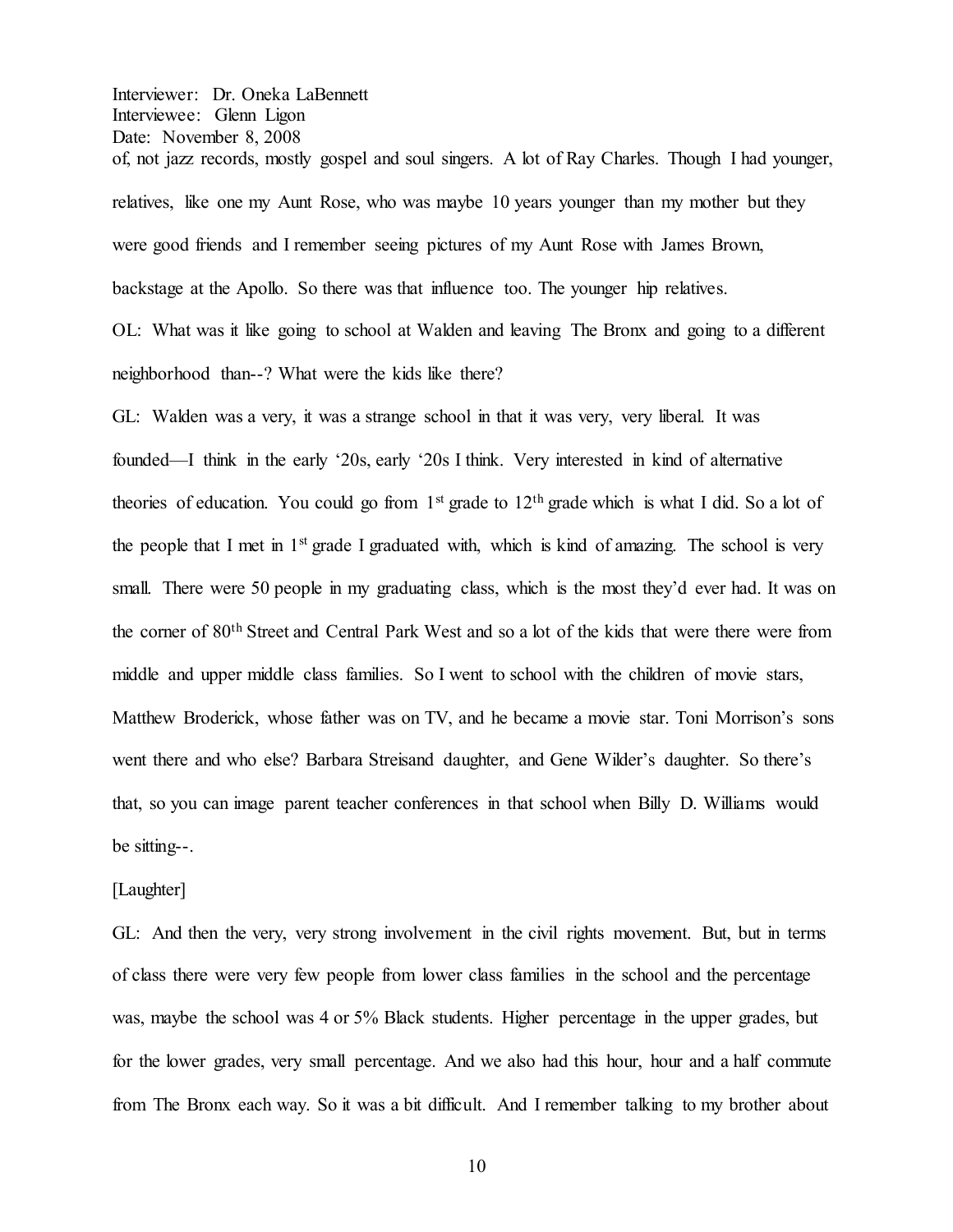Interviewer: Dr. Oneka LaBennett Interviewee: Glenn Ligon Date: November 8, 2008 it and he—I was saying how my mom, because she at the time—we first started school was working at the Natural History Museum and she would drop us off and pick us up. And he said no, that didn't happen—and he said no that didn't happen, and I asked him well how did we get to school? He was like well, we took the subway. But I have no memory of that. And so  $7$ —he was a year older so you know, I was 7, he was 8 and we were on the subway by ourselves, that was the only way to do it. It's amazing, because I can't imagine sending some 7 year old an hour and half by themselves now, but you can imagine that, we're talking  $1967$ , '68 in New York City. A little deep.

OL: What was—did you mother worry about the 2 of you like playing hooky or not going to school, I mean were you the kind of boys who just did what she said—you got on the train you went to school, you came back home.

GL: We were pretty disciplined, you know. I don't think she ever worried about us. I mean also she though we were going to school together, which we did for a year or 2, and then I decided that I didn't want to be my brother's—be in my brother's shadow, so we would leave the house together and get to the bus stop together, but somehow we would end up on a different bus or different subway, so we would arrive 5 minutes apart.

OL: Really?

GL: And it's just this way of me maintaining a certain independence from my brother, not being in my brother's shadow. But my mother never knew anything about that.

OL: That's really interesting.

GL: So we knew enough to hide that fact—we did it but we didn't tell her that we did.

OL: Were you and your brother both good students?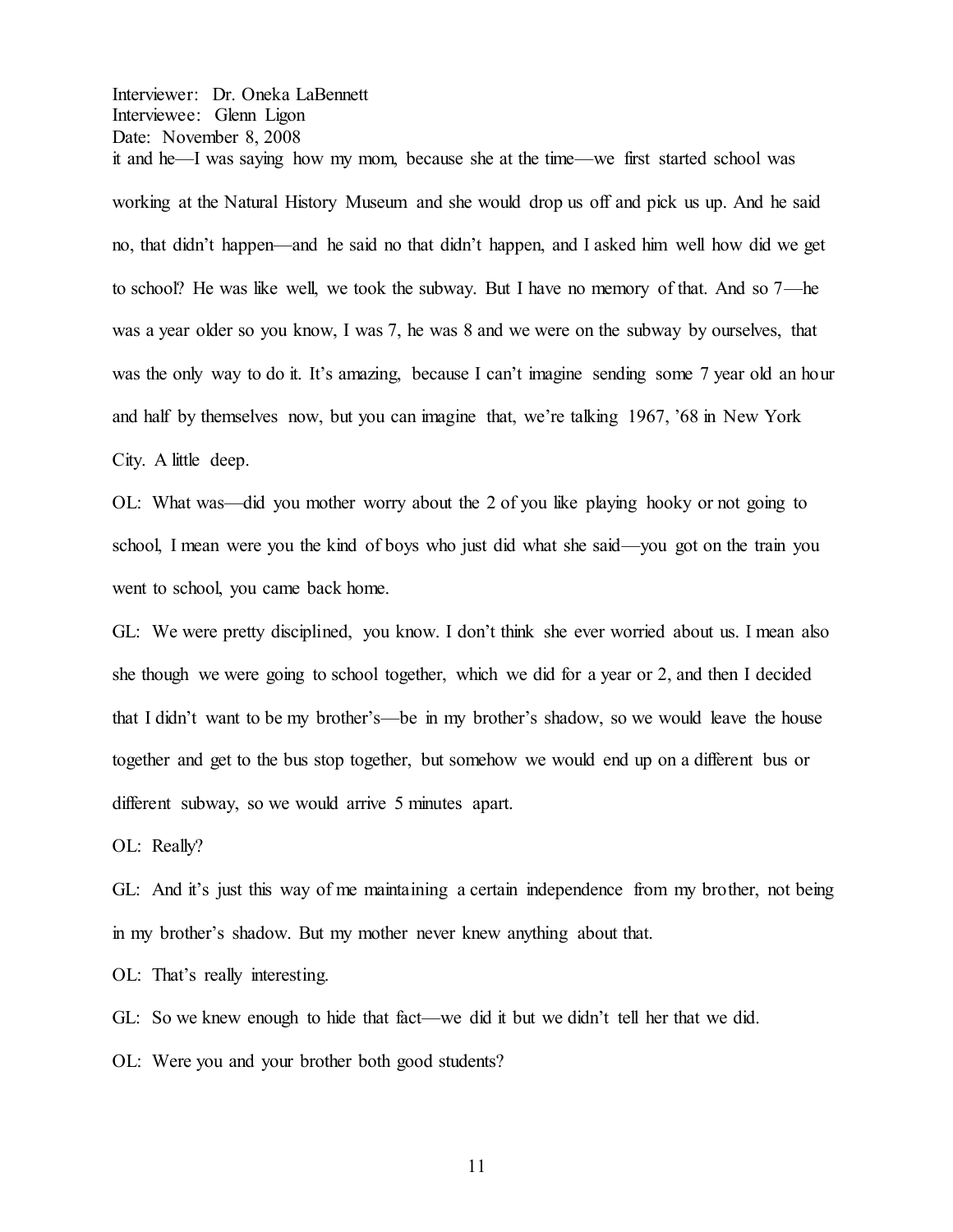Interviewer: Dr. Oneka LaBennett Interviewee: Glenn Ligon Date: November 8, 2008 GL: My brother was capable but lazy. So he just wouldn't do his work even though he could do it, he just didn't do it. And I was the, kind of, did everything on time, handed in.

OL: How did the Civil Rights Movement figure into your, your education at that time? Did you think about what was going on with the movement, as you were going to school and taking your classes, was it something conscious?

GL: Well it was very conscious because the school was so involved in it. Andrew Goodman of Goodman, Chaney, and Schwerner, the civil rights workers that were killed--. Andrew Goodman went to my high school and when the high school—when Walden built a new building it was named after him. So there was this, every year there was a memorial service for Andrew Goodman and I remember his mother coming to speak and so there's a huge involvement and awareness of the Civil Rights Movement. But also because half the, half the teachers in the school were old lefties so the emphasis in our history classes was on, you know, that kind of history--. You know history of labor movements and so it was very much part of my education. I mean I suppose Black students in that school were a bit of a experiment in some ways because they were--. Generally the ones that were there were generally from working class families and going to the school on 88th Street and Central Park West with the children of very wealthy people. So there was tension in the school but not—I wouldn't so racial tension, but more class tensions, you know, more kind of like, okay you come late every day but you live around the corner in a penthouse, you know? And I get up at 5:30 in the morning and I get here on time, you know and so one was aware of those kinds of disparities, very early on. But it was a great school, a really great environment.

OL: Did you feel like a part of the neighborhood life in The Bronx when you were a kid?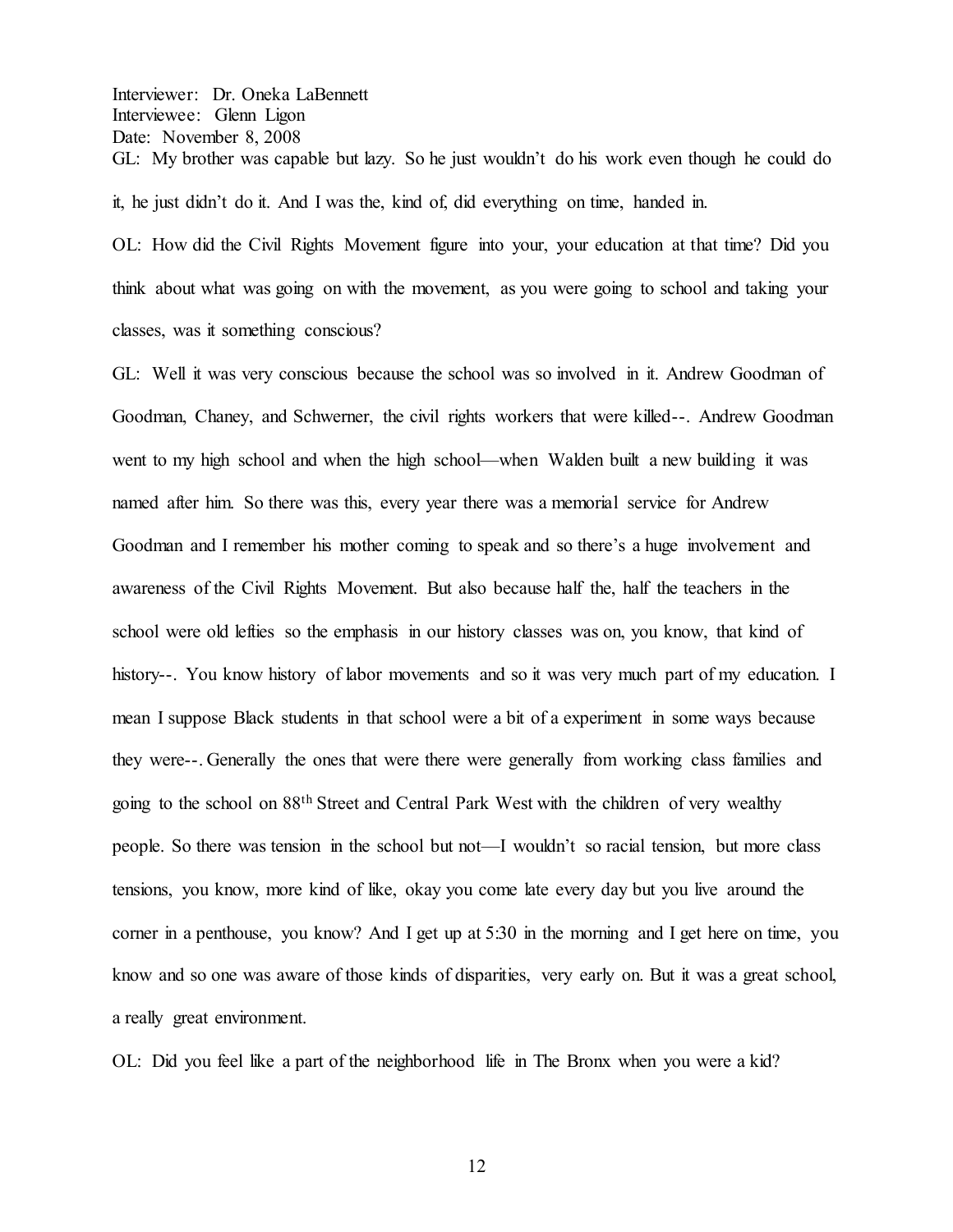GL: No, I think I felt because of the sort of—because of the long commute to the school and the amount of time I spent at that school, I felt kind of disconnected from the neighborhood in some ways. My brother less though, my brother—but also my brother's much more social than I am, so he was happy to be outside and I just, I wanted to stay inside and read a book. So it became more and more pronounced the older I got and the more independent I got because I couldn't actually stay out longer. And so my social life became sort of centered on Manhattan and less on The Bronx. But I had cousins who lived in the neighborhood we lived in, so I remember we'd go over to their house to play which was maybe 5 or 6 blocks away. They lived on Stephens Avenue which was about 6 blocks from  $165<sup>th</sup>$  Street and Trinity so between them, that's how I kept in touch with the neighborhood, their friends but, but in some ways there was still this kind of distance.

OL: This was your mother's sisters?

GL: This was my—who was this? No, this was my grandfather's, sister's, children's, children. [Laughter]

GL: Something like that yes, yes. But they were cousins who were my age. And also we had because most of my family moved to Washington, we had a lot of cousins down there too. So we also had some cousins that lived in the Northeast Bronx and so on the weekends, it was sort of like going to the suburbs. They lived in a house in the Wakefield section of The Bronx so that's 2—they lived on 219<sup>th</sup> Street and Paulding Avenue. But it was really—they had a dog and a back yard. You know it was like going to a whole different experience.

OL: I want to ask you about your teenage years and whether you thought of yourself as becoming a—when did you first think of yourself as an artist? Is it something that you always did or did you think you were going to grow up to be something entirely different?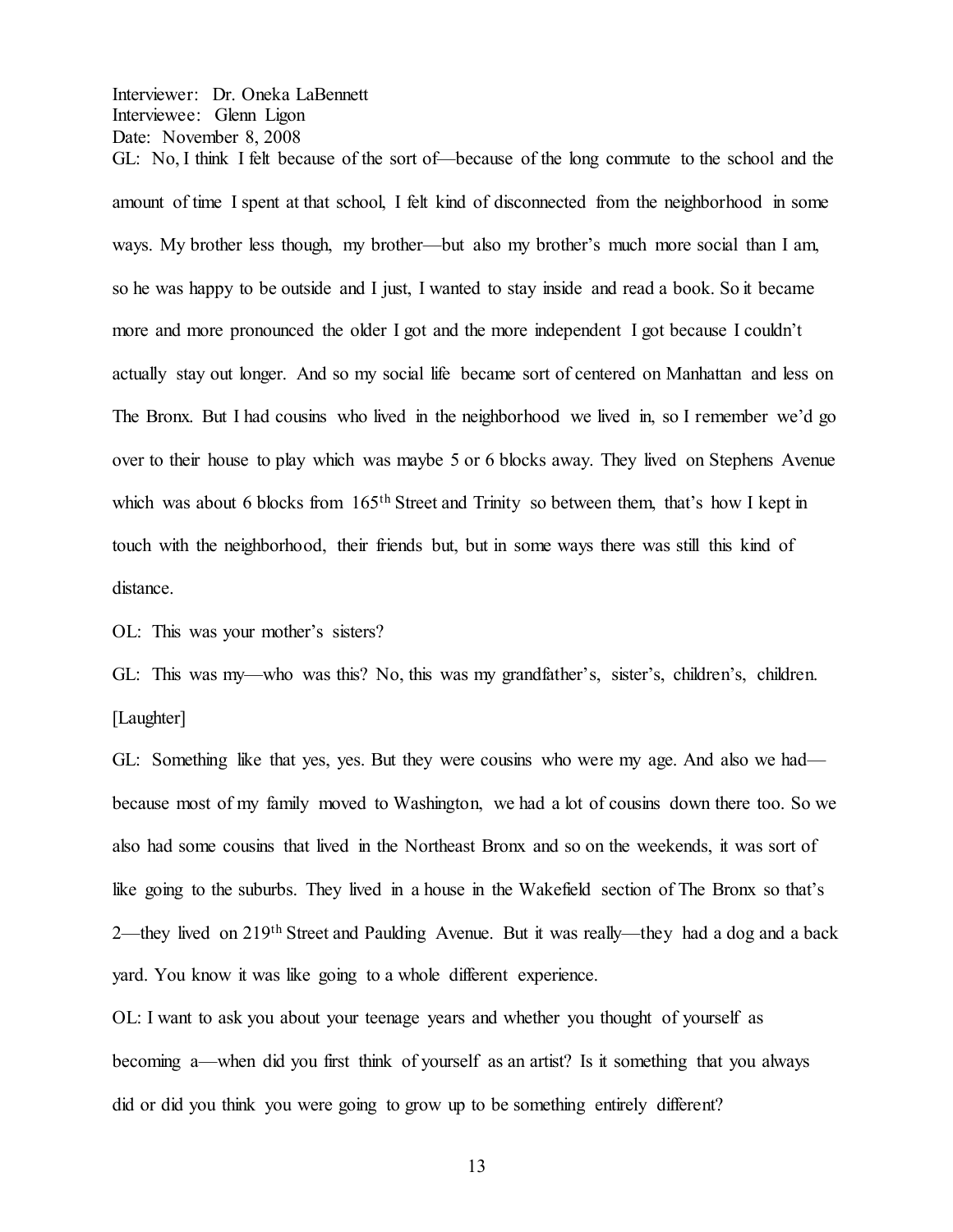GL: Well, I think I never really thought of myself as becoming an artist because there was no role model for that. Nobody in my family had ever, had ever been an artist. In fact, my mother said the only artists she'd ever heard of were dead. By this she meant Picasso, you know--. And you know so it just wasn't a practical option. And so I sort of channeled my artistic ability and I think I did have an artistic abilities that sort of manifested themselves fairly young. But I channeled them eventually into architecture. So when I graduated from high school I thought I wanted to be an architect. But all during elementary school and high school, I took art classes, my mother paid classes, pottery classes and drawing classes outside of school. So we'd go to after school programs. I was in a course at the Metropolitan Museum I think when I was about 13 or 14, after school classes. Drawing classes at the Met and I still have some of the journals from that, it's amazing to me because they're basically—what I would do is draw paintings. And looking at them, they're all the places that I had never been. I was drawing from the paintings. All these landscapes and--.

OL: You mean you would reproduce other people's paintings?

GL: Exactly. So ironically, you know, so much of my practice now is about quotation, but I think it started very early on.

OL: That's interesting.

GL: Literally draw Matisses and draw--.

OL: That's really interesting that you were doing that at the Met.

GL: Right, exactly, exactly.

OL: And what about your early—when you were a child were you drawing and sketching or you said you were taking the pottery classes?

GL: Probably drawing and sketching. One year I made Christmas cards for all of my relatives in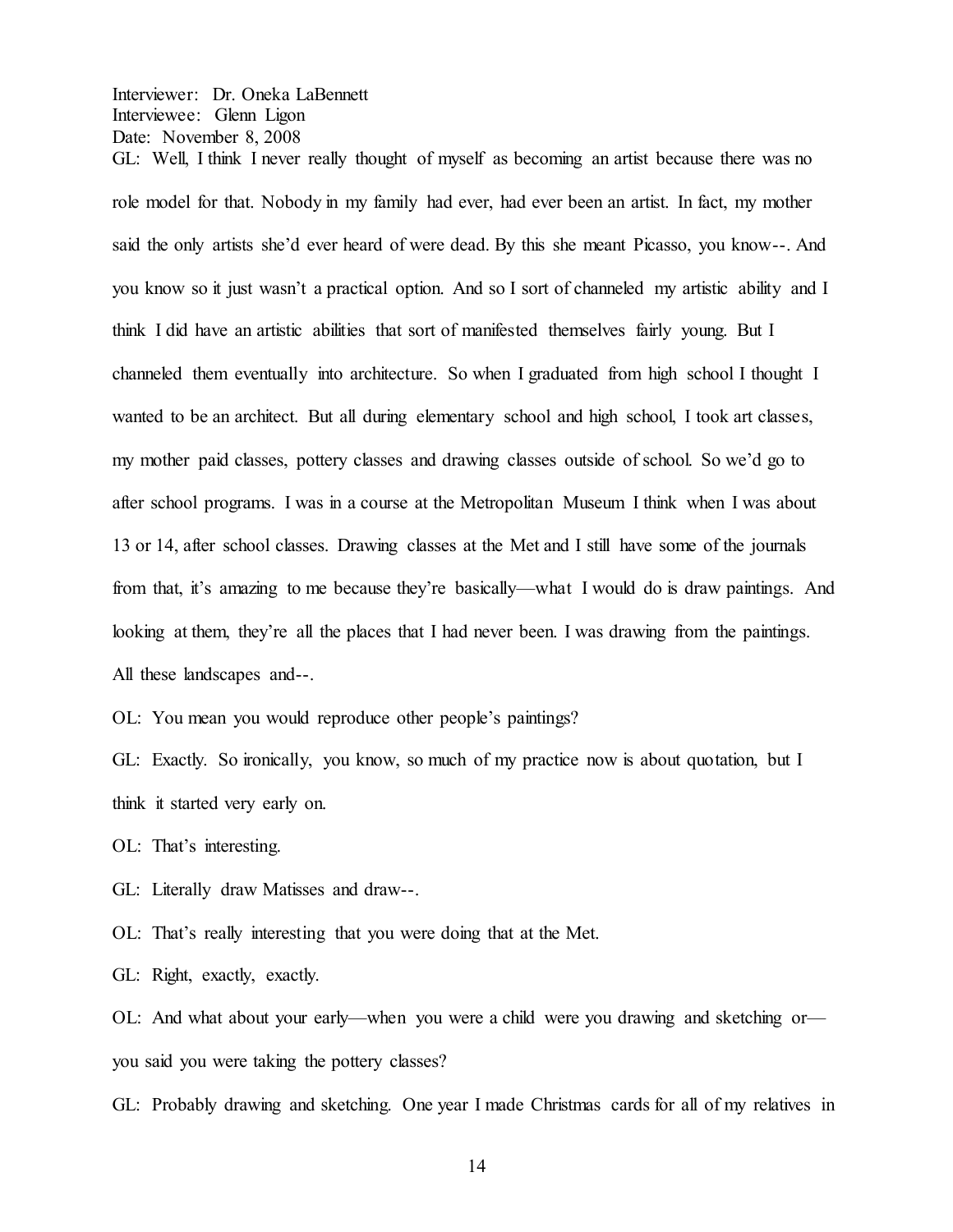Interviewer: Dr. Oneka LaBennett Interviewee: Glenn Ligon Date: November 8, 2008 Washington. And my uncle said something like, to my mother, the boy needs to get outside more.

[Laughter]

GL: Which is probably true. But somehow, the sort of artistic activity was suspect. It was just not something--.

OL: Oh, how nice--.

GL: No, it's kind of like he needs to do more male things. Not sit in his room and make Christmas cards for everybody. So it was very funny, kind of--. But yes, that was always there and I think my brother drew too but he was sort of more—in some ways more conventional, more interested in sports and we were both big readers. But I think he sort of turned out to be more guy, guy than I did.

OL: So you said when you were graduating high school you thought you were going to become an architect? How did that sort of—how did you decide that that wasn't going to be the thing. Was it when you were in college at Wesleyan or--?

GL: Right, now well—when I got to college at Wesleyan all the—there was an architecture major but the prerequisites were all these advanced chemistry and physics, calculus courses and so I enrolled in some of those and I—after about a week I realized, like I can't do this. It's impossible, I'm going to flunk the Intro to Calculus. And this is just one of the many very hard math classes I'm going to have to take so, so I was already in Art History and studio art classes, so I just thought, well I'll just do those and get a degree in studio art and then decide about architecture and it just never happened. Basically I just decided I'm not an architect. Interested in it—actually more interested in how people live in buildings then building them I think. And at some point you know, I just kept making artworks after I graduated from school and at some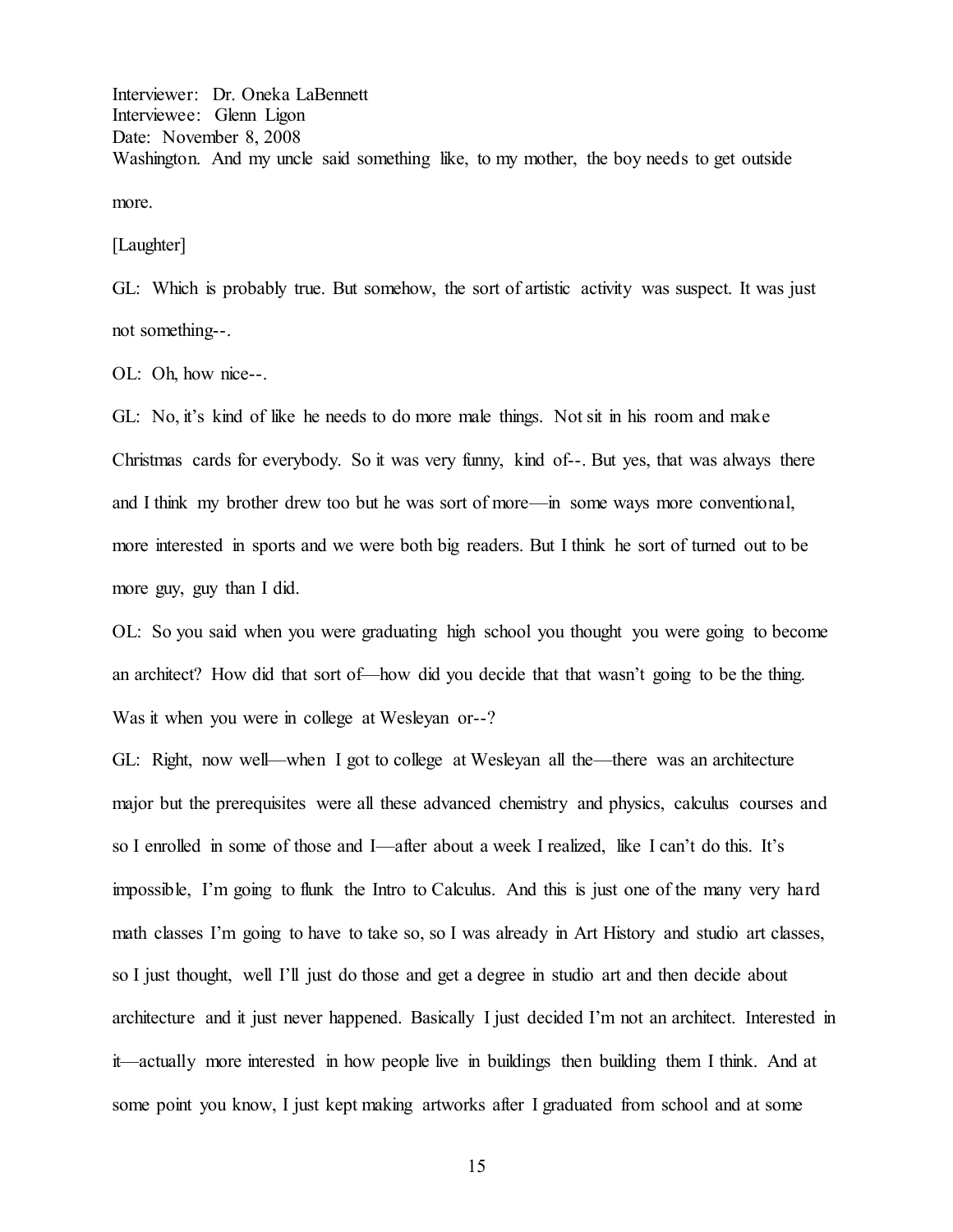Interviewer: Dr. Oneka LaBennett Interviewee: Glenn Ligon Date: November 8, 2008 point I got a grant. I think this was in maybe 1989, I got a National Endowment for the Arts grant for drawing and when the check arrived, I sort of said to myself, I must be an artist. But I had graduated from college 10 years before. So it really was that moment when I decided like, I guess I'm an artist now, somebody gave me some money. And it's funny how that, you know sort of exterior, kind of, approval kind of made me decide what I was already doing was legitimate.

OL: Was it—were you choosing between other schools when you went on to that track to how you decided to go to Wesleyan? And is that where your mom wanted you to go—was that something--?

GL: No, I wanted—I knew I didn't want to stay in New York. I wanted to go somewhere. And because my—Walden, the school I went to—for my entire  $12$  years of undergrad, not undergrad what do you call it?

OL: Elementary--.

GL: Elementary and high school was such a small school I thought I wanted to go to a small school. But I applied to maybe 4 or 5 other schools and got into all of them. And so it was a very hard choice. Because Wesleyan was not—objectively not on the top of that list you know? Why go to Wesleyan when you can go to Yale? So when I decided to go to Wesleyan just thought I was insane. But I somehow knew that that was the right thing for me. I think I knew that because probably I knew I wanted to be an artist even though I wasn't allowing myself to do that. And I sort of felt like, if I went to some big school that had a very small art department that I would just be diverted. That it just wouldn't happen and so it sort of—I think I knew subliminally that Wesleyan was a better choice for me. Also because it was small, it was like my high school and I sort of felt like I knew what my high school was about—I knew how to negotiate that kind of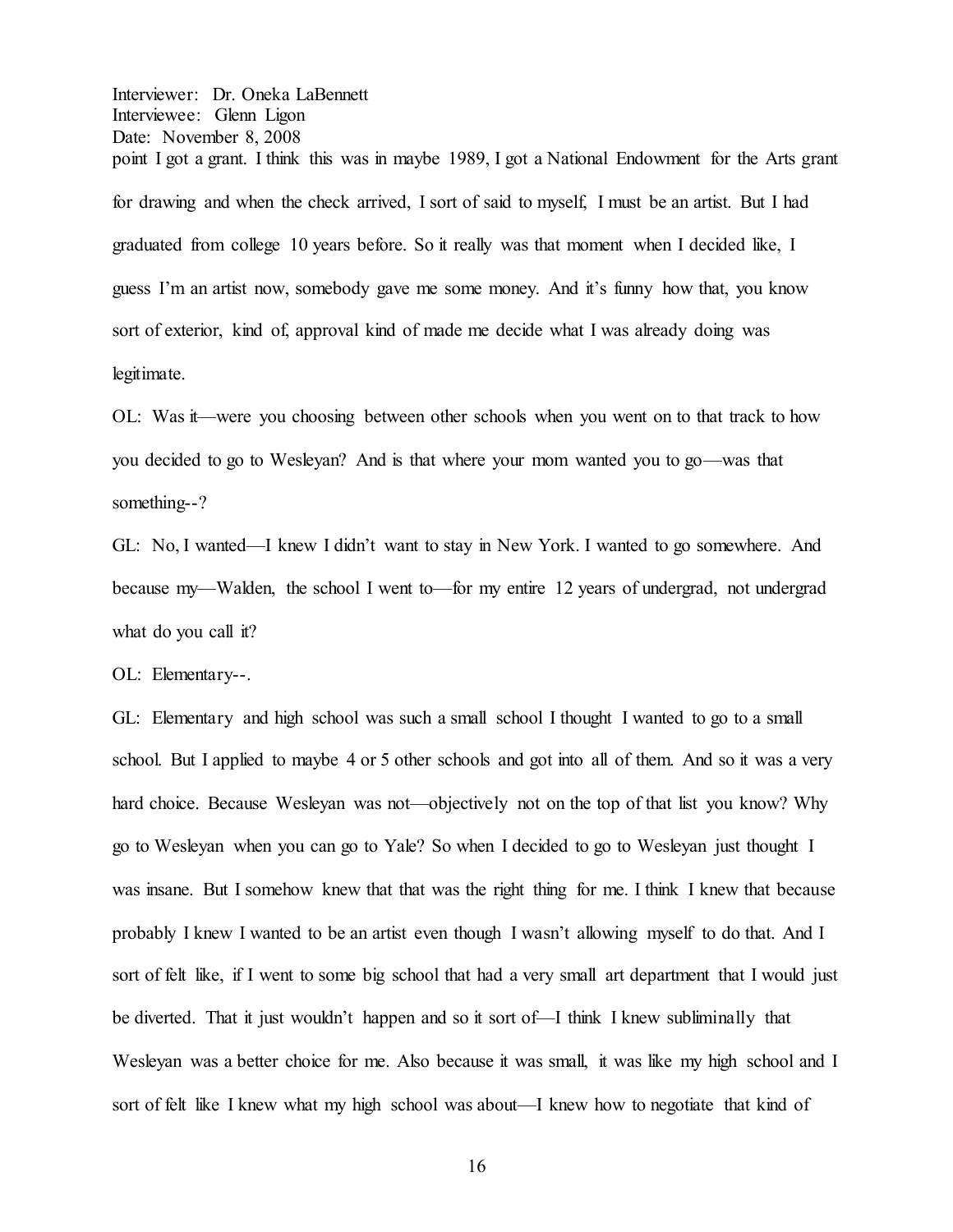Interviewer: Dr. Oneka LaBennett Interviewee: Glenn Ligon Date: November 8, 2008 space. And Wesleyan seemed like a parallel to it. And a lot of people in my graduating class either went to Wesleyan or they went to Oberlin which felt like Wesleyan--.

OL: How about your brother? Did he go to college?

GL: He went to many colleges. He went to BU and BC, I mean he just kind of. He was again, bad student, and then eventually he turned around. He kind of figured it out. But he just was not interested in grades and so I think in Boston College, one semester he passed bowling. That was it. Then he moved on to some other school. I mean it's funny that he would pass bowling and still be able to talk his way into Boston University after that so—he had—I think people saw the potential there, but it just, it took him several years to figure out, like I'm just wasting my time, I should either be in school or not be in school so--.

OL: What did your mom think that you chose Wesleyan and started taking all these art classes? I think in the end, you know, she's just happy I was in college. Whatever college that was. And I sort of hid being an artist from her too. Like I was taking art classes but, you know, I was still, thinking I was going to be an architecture major. When I got out of school I started working for a law firm, proofreading in the middle of the night. But the firm used their proofreaders basically as, as like mini-lawyers, so they would send you to, put you on a plane and send you to Los Angeles to file documents with the court or something. So it all seemed like very real and glamorous.

OL: Right, so you were doing legitimate work?

GL: I was doing legitimate work and I could sort of use that, like, I'm doing this and now they're going to send me here and there. And so I could sort of use the law firm as a cover for this other activity that was very you know—what was being an artist? It just didn't make any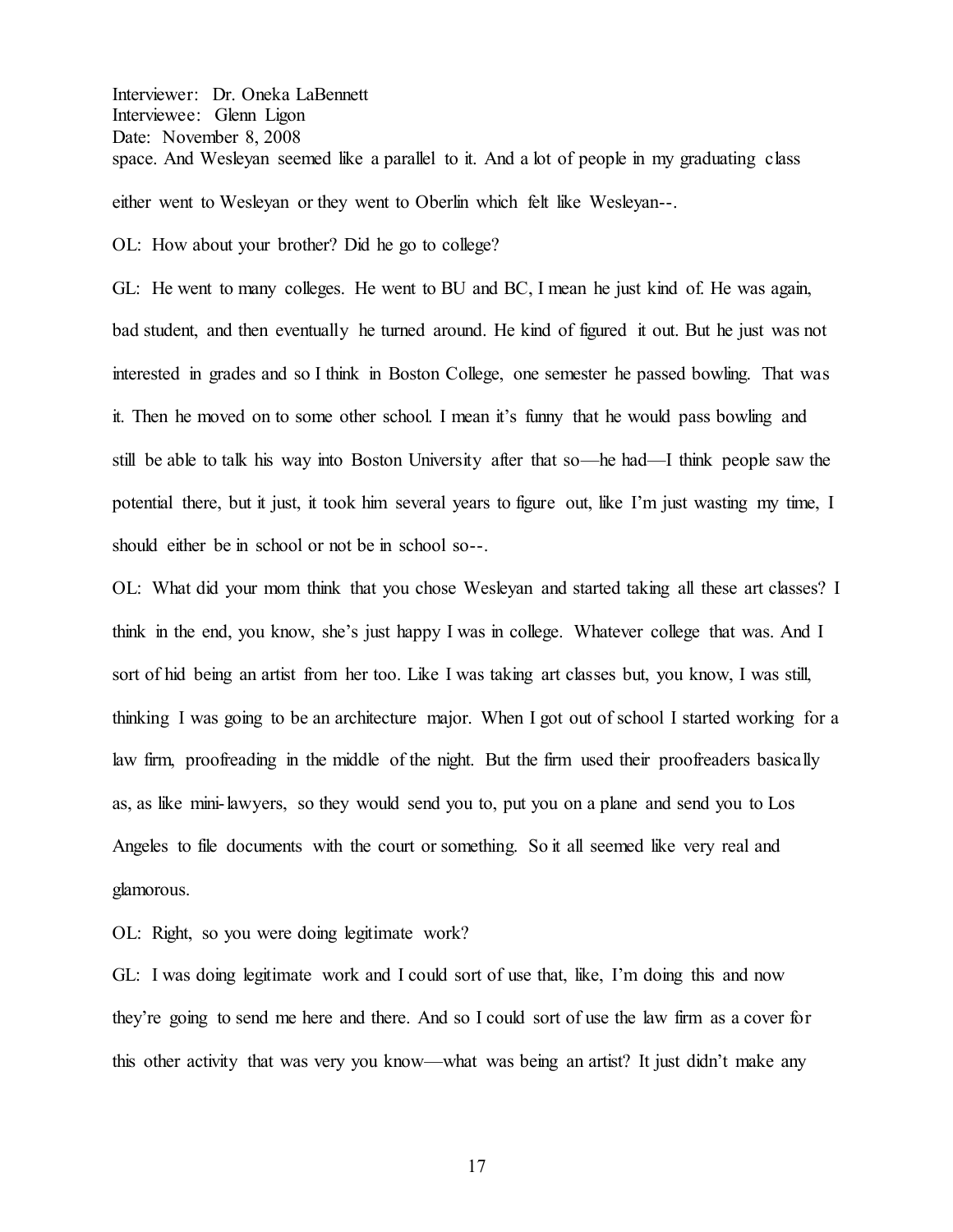Interviewer: Dr. Oneka LaBennett Interviewee: Glenn Ligon Date: November 8, 2008 sense. So I could use the law firm as my, my wig so to speak. Like here's my legitimate activity. And then, so I just sort of did that.

OL: Since I'm an anthropologist I feel I don't have the language to ask you the questions about your work, so I'm going to ask them from my own perspective. When I happened upon the two installations of yours at the Met, earlier this week, I noticed that in the description of one of them, it said that you had been influenced by Ralph Ellison, and James Baldwin, and [inaudible], I'd like for you to talk about how what you read figures into your art. Like those authors, but then also how your personal identity is reflected in the work.

GL: Well, I started doing paintings, paintings and installations with quotations in them I think in the early '90s. And it was a way for me to get away from doing abstract painting. And I mean in some ways, I feel like all the sort of big breaks I've made in my painting practice, or my artistic career have come about from really simple minded things. Like you're reading all this fantastic material, reading these Baldwin essays, reading novels by Hurston and you think how do you get these ideas into abstract painting? And I realized, you can't. Or I couldn't figure out how to do that, so I though well how do I use these ideas? And I thought well, why don't I just quote from the things I'm reading, and make that the work? And it seems very simple minded when I say it--

## OL: I don't think that sounds simple minded at all.

.

GL: It was a huge break for me. I mean there are lots of people who, you know Jasper Johns, for one, who's a big hero, using text in their artworks, you know there was precedent for it, but I think what was interesting for me was that kind of content, hadn't—I hadn't seen that kind of content in the space of contemporary art before. I hadn't seen Baldwin quoted, or I hadn't seen Hurston. And so that kind of insertion of that material, into these gallery and museum spaces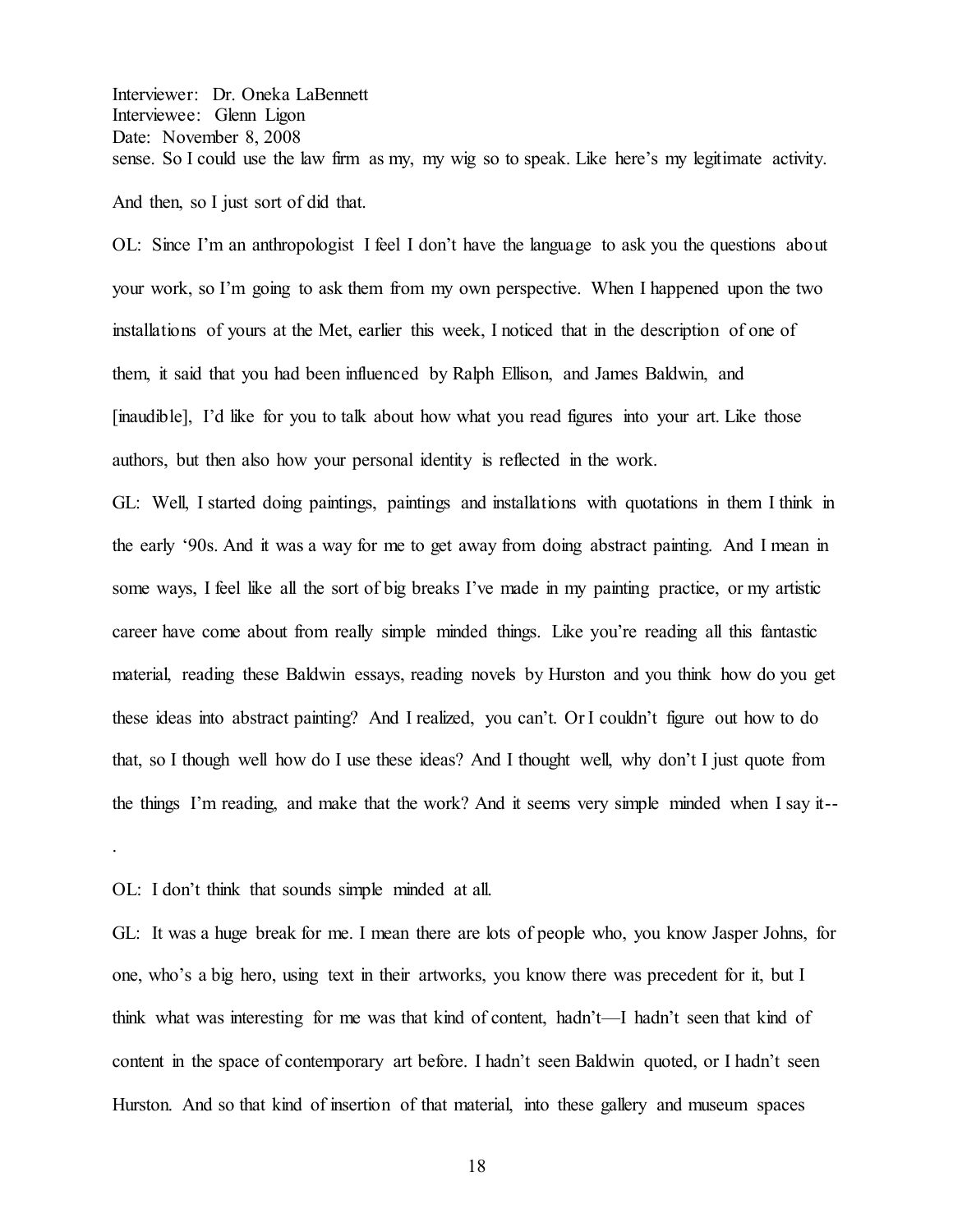Interviewer: Dr. Oneka LaBennett Interviewee: Glenn Ligon Date: November 8, 2008 became really important to me. And which is not to say that I only quoted African American authors. There's work using, Walt Whitman, Mary Shelley, John Jene. So but it was really sort

of a big break for me to start, sort of, inserting the text directly, making the text the paintings.

Rather than trying to figure out how to get the content of the text into the paintings.

OL: Is that what you were working on when you got that first NEH grant?

GL: Yes, but it took a long time to get to that. I was doing abstract work up until about '85 or '84 and then I got into the Whitney Museum independent study program, which is a studio program in Lower Manhattan run by the Whitney Museum. And it was very anti-painting. Tiny little studio so you couldn't physically work there. But also very anti-painting, very Marxist, suspicious of painting. So I was basically the only painter there. And it changed my practice because it's too hard to make paintings there but also it sort of opened up the possibility for other ways of making artwork so that's when I started experimenting with using text. And—but also a very kind of pivotal moment for me was in those tiny little studios we had, which were shared studios, the person that I was sharing a studio space with was doing all of these photographs based on Charcot and these poses of hysterics from the 19th century. And we were talking about the reading list for the program, which was very, very long and very kind of heavy on psychoanalytic theory, so 4 part lectures on Lecan and I was telling my studio mate it was difficult for me, because I really didn't have any background in this kind of theory, and so it was kind of new for me and she was saying, oh well I've studies this before, this is easy. Well, nice for you.

[Laughter]

GL: And then she asked me, what I was reading. I was like well I've been reading these James Baldwin essays just as a sort of palate cleanser, you know, just to get my mind off of these dense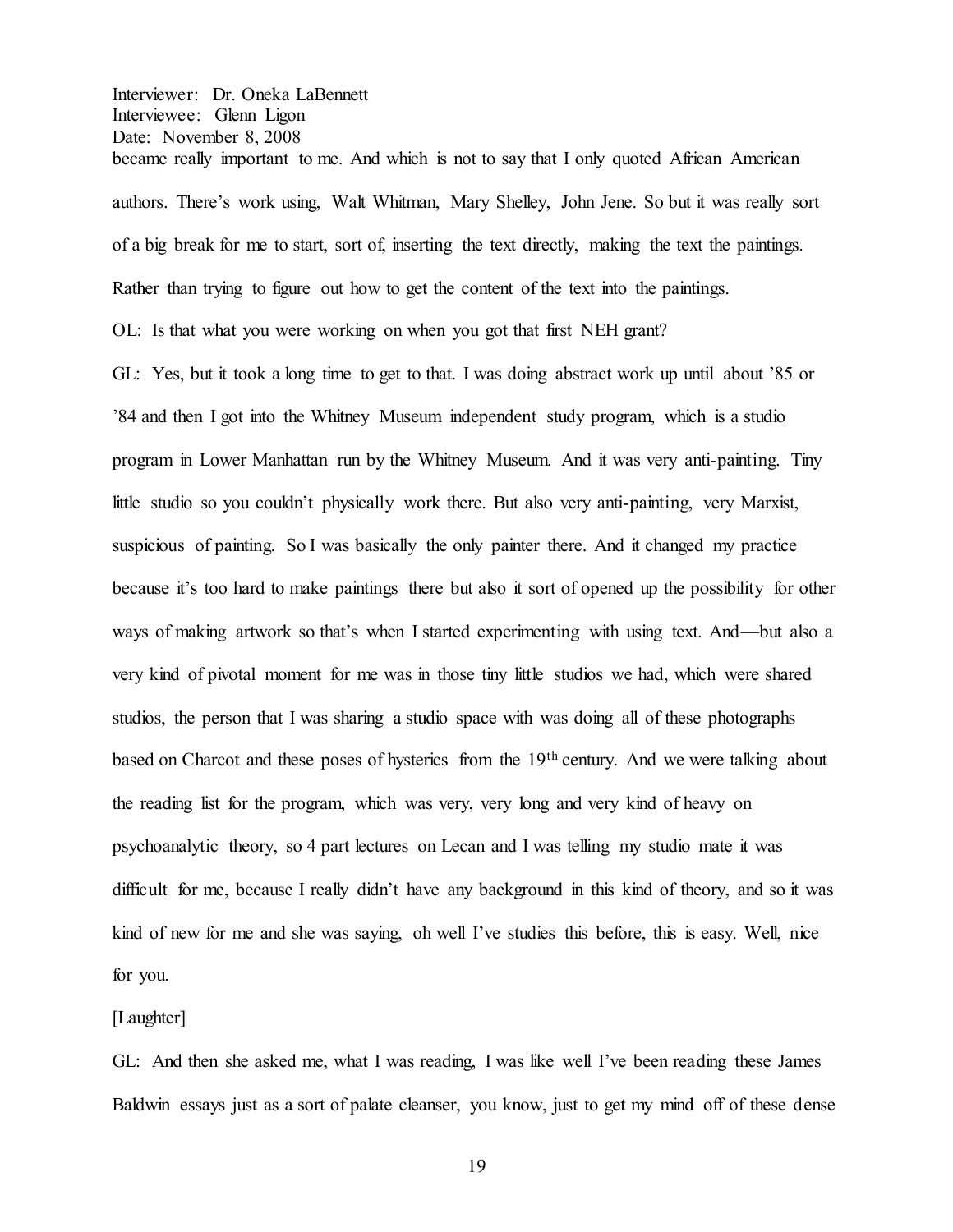Interviewer: Dr. Oneka LaBennett Interviewee: Glenn Ligon Date: November 8, 2008 theoretical texts and she said oh, James Baldwin who's that? And I realized, oh not only does she—has she never read Baldwin, which is fine, lots of people haven't read Baldwin, but she'd literally never heard of him before and I thought this is a person that's read every obscure psychoanalytic text there is, and has just no, there's this whole body of knowledge that never heard of—and not embarrassed to say never heard of--. And I thought well, I want to make that part of my work, you know?

OL: That's a great moment. I mean terrible--.

GL: Terrible but great.

OL: That's really interesting. So aside from what you were reading. I was looking at The Runaways 1993 installation at the Met and I thought it was so interesting that you put the personal descriptions of you that your friends²how your friends described you in these ads for runaway slaves and the part that I thought was the most interesting was that the descriptions of you were contemporary descriptions and so there was a juxtaposition between a real life Black man living in the '90s with these older--. How did you come to start intertwining those aspects of your identity into your work?

GL: Well I always felt there was, for me, a friend told me—we were doing an interview and a friend told me as we were doing an interview, he's like oh did you hear what you just said? I'm like no, no, no, we were talking about something, what was it exactly? It was about a explosion in a shipyard in San Francisco during World War II where a number of Black servicemen were killed and my friend Byron was interviewing me for a book, said oh, you know, I haven't heard about this, and he said oh this happened, did this happen in your lifetime? I was like yes, it did. And then he realized, like, but you said it happened during World War II, and I realized there was always for me this kind of odd sense of time. Like things that happened before I was born,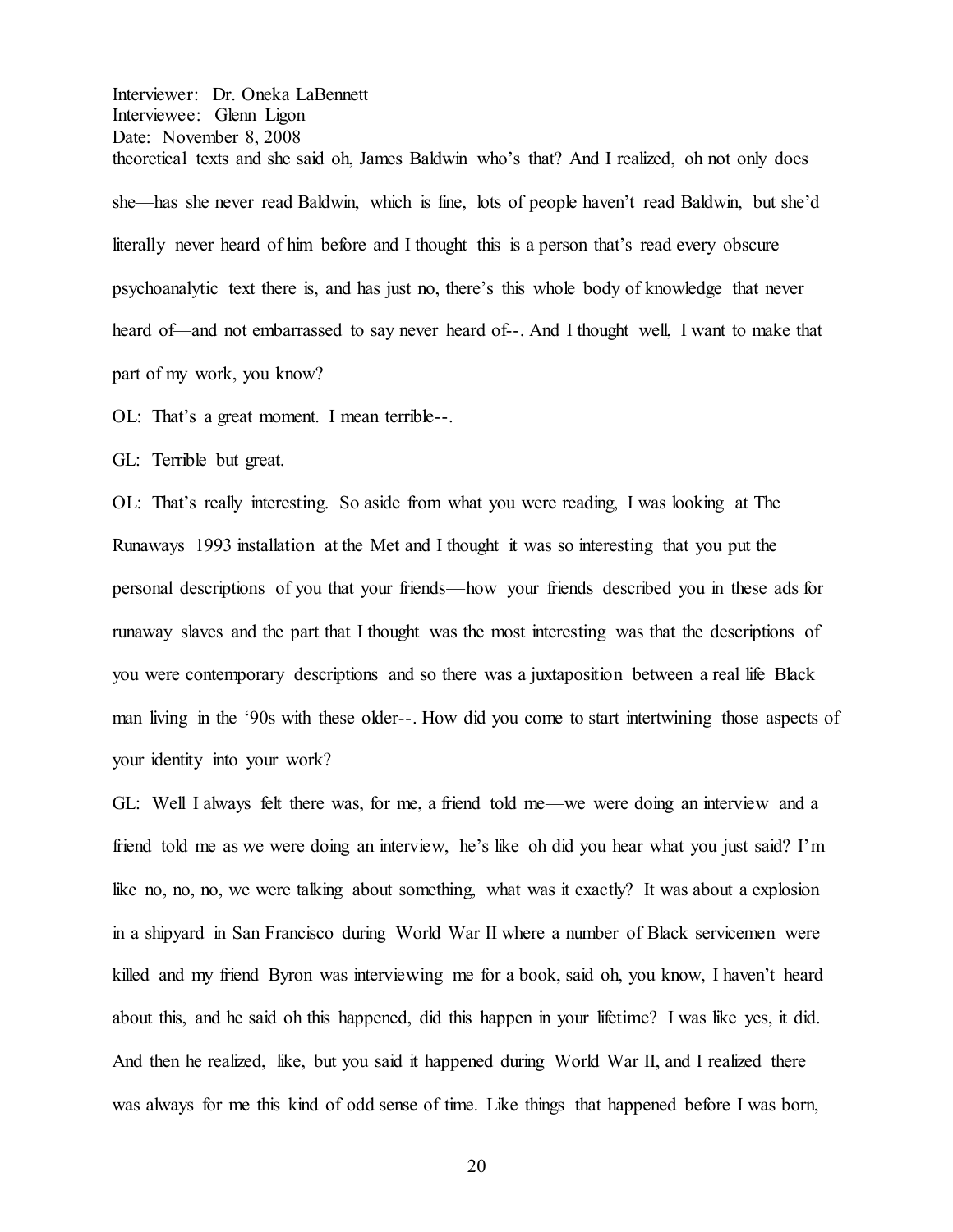Interviewer: Dr. Oneka LaBennett Interviewee: Glenn Ligon Date: November 8, 2008 still seem very present to me. There wasn't this sort of clear distinction of like, oh that happened

a long time ago, that has nothing to do with me so I've always had this sort of sense of things being much more contemporary than they actually are. And that translated into a work, and to those runaway prints, because I thought there's a continuum between how Black people in this country in the 1800s and now. And one of the things that's interesting to me is how do you talk about that continuum? How do you talk about slavery as an institution that is, you know, there as this sort of elephant in the room, it was there when our constitution was being written, it's when our laws are being formed, it's there, it structures how we relate to each other then, and it structures, in some ways how we relate to each other now. And so how do you make work that's about that continuum. So that's about what those prints were about, was this juxtaposition between very contemporary descriptions of me from my friends but in this format that looks like a runaway slave poster. It was about these kinds of, making this kind of continuum.

OL: Sure, and also that—those runaway slave posters were so impersonal and they were basically like a, you know, the weight the height, the measurements of the slaves, the original ones, and these were these much more personal--. I thought about people like W.B. DuBois and Ralph Ellison talking about sort of the humanity of Black people and trying to present them as fully human and I thought that's also something that's going on in the narratives.

GL: Right. Actually what's interesting was when I was working on the series, I did a lot of research just looking at the form of these runaway slave posters and slave narratives and one of the things I found in the runaway slave posters was there were lots of them that were just simply physical descriptions, and then very detailed descriptions of clothes too. I'm like why would they describe the clothes in such detail? And then I realized the clothes are property, the person's property. So if I don't get the person back bring me back the clothes, you know. So there was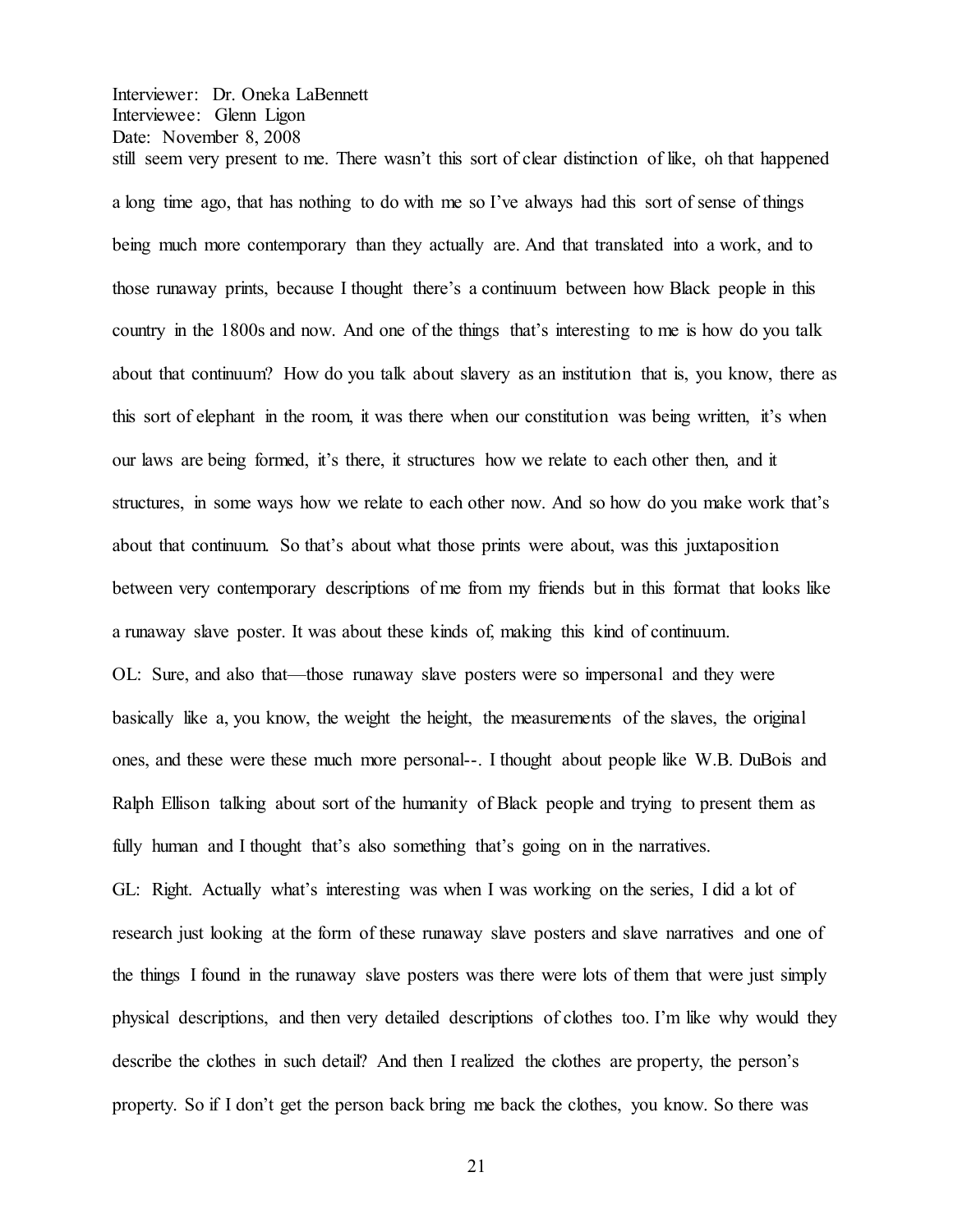Interviewer: Dr. Oneka LaBennett Interviewee: Glenn Ligon Date: November 8, 2008 that kind of thing, but also there were lots of them that were very much about the personality, you know? He's very clever--.

OL: He's a blacksmith.

GL: You know, and he laughs this way and be careful he's a trickster and you know, I thought, well that's an interesting kind of. It says—tells you volumes about the relationship between master and slave you know?

OL: Definitely.

GL: And the sort of intimacies that were there. And so when I asked friends--.

[END OF SIDE A; BEGIN SIDE B]

GL: And so when I asked friends to write these descriptions of me, you know, some of them were very much, he's wearing this, he has this kind of glasses, he's got a blue shirt on and some of them were these kind of like, you know he laughs loudly and sometimes he calls himself mother. You know, these kind of descriptions, oh I realized oh they mirrored in some ways, the descriptions I saw on the originals that this whole series is based on. A range of things.

OL: Were you in the Whitney, that Black man exhibit, I remember that.

GL: Black male, yes right, in '94.

OL: When was the first time, I mean the NEH grant was like a pivotal moment, but when was the first time your work was recognized and exhibited?

GL: Well, I think the 2 most important shows were one that was at the NYU's Grey Art Gallery, and it was done by Tom Sokolowski who's been director of that gallery and Kelly Jones, who's an art historian at Yale I believe. And Kelly is someone that I knew because I had a residency at the Studio Museum in Harlem. A curatorial residency, internship I guess in '80—right when I graduated from college. So it must ve been, 1982 and Kelly was working there at the time and I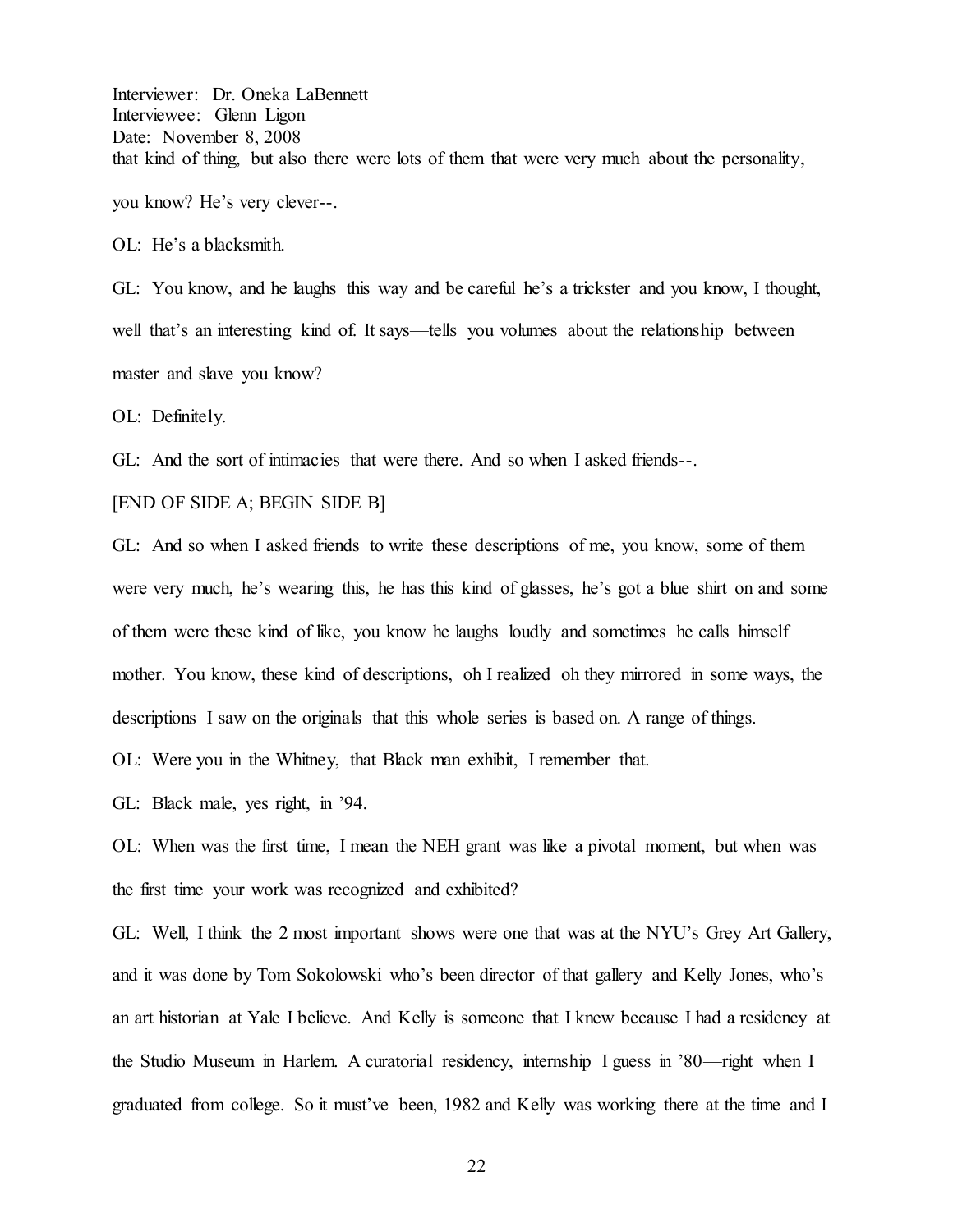Interviewer: Dr. Oneka LaBennett Interviewee: Glenn Ligon Date: November 8, 2008 remember going through the hallway with her and they had you know, the hallway was decorated with things out of the collection and we walked past this portrait of, Leroy Jones and she says oh, why do they have this picture of my father up in the hallway for? And I thought, oh haha, your father Leroy Jones, Imamu Baraka--.

[Laughter]

GL: Oh, that is your father. So we were sort of friends from there, and then 7 years later she did this show called, Interrogating Identity, at the Grey Art Gallery which was I think, kind of one of the most important early shows I was in. A whole range of artists nationally and was really looking at kind of the range of ways that people thought about Blackness, nationally and internationally. And then in '91, I was chosen—had some paintings in the Whitney Biennial and that was a huge deal because it was you know, it sort of started everything. And sort of went on from there. A lot of galleries that same year or actually right before that had a gallery. I wasn't doing anything particularly special for me—until I walked in—and suddenly I got all excited and everything was in gear and you know, that's the way it works in the art world.

OL: You mentioned that one person who described you as having been born in a housing project, I'm wondering how your identity as someone from The Bronx figures into how you are seen in the art world? And how you, how you negotiate sort of, your own identity, how you want your work to be presented, and how people try to present it.

GL: Well, I think the assumption is for a lot of artists now, that they don't come from working class backgrounds. Because there's a lot of—it's very hard to be an artist, you know, unless you have some kind of family support behind you. And I have family support in terms of emotional support but I didn't have it financially. But I think nowadays people assume that there's a sort of financial cushion around working artists, because how do you live in New York City without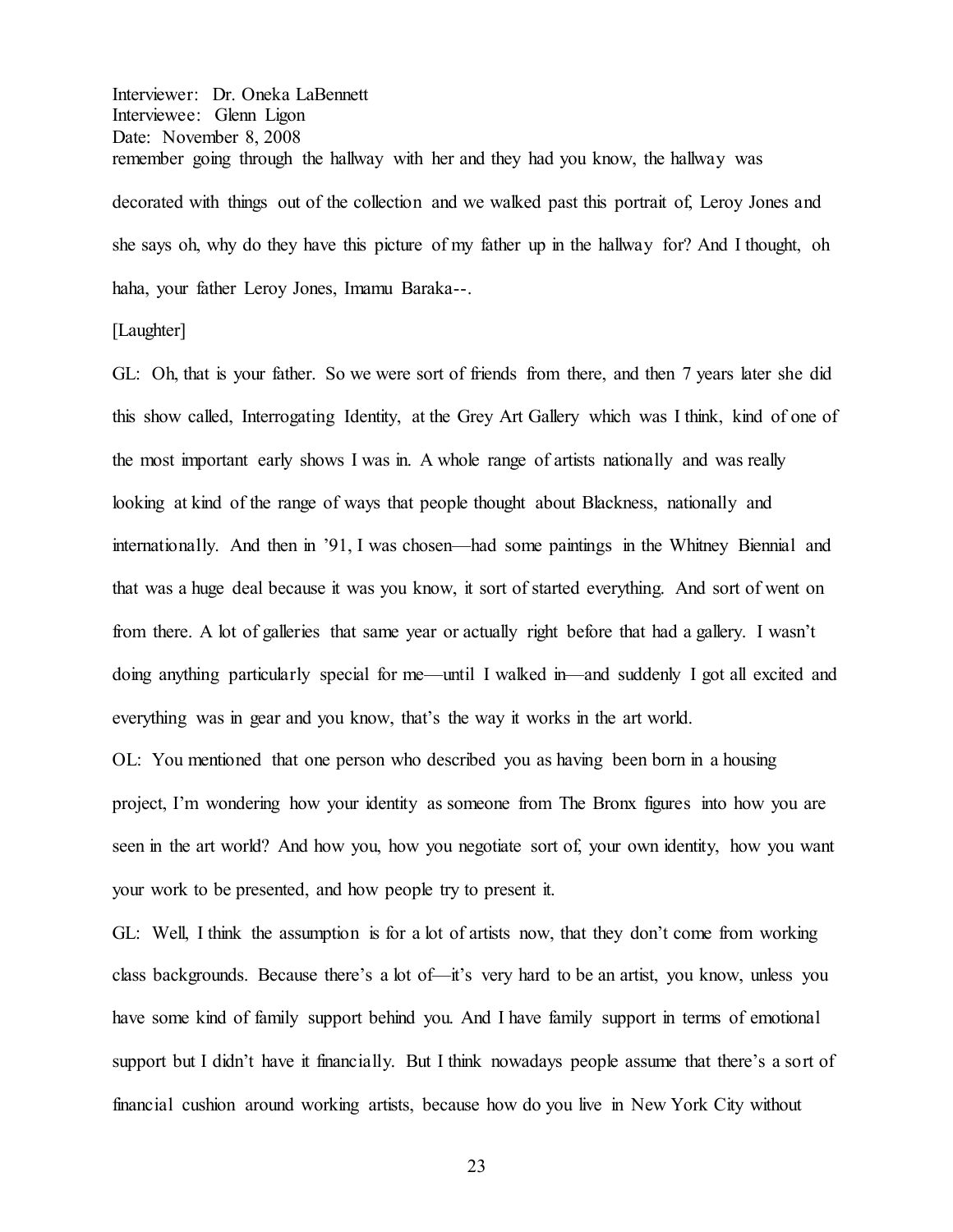that? It's next to impossible. And I don't think I really, in some ways, ever made work about my specific upbringing, you know? Though I did make work about, generally, sort of questions of identity. But it's, in thinking about how I want my work positioned—it's always a hard question because I feel like—I don't even know how to answer that. Clearly I am a Black artist, or am I an artist that's Black, you know, it's the Obama question. Obama sort of said, I'm an African-American—I'm like well, yes, but you've chosen to call yourself that and that's always I think the question that looms over artists of color. Is are they artists, that just happen to be artists, colored people, or is that identity crucial in the formation of how they think about how their work is positioned. And I don't know if it's really solvable for me, you know? It's part of what drives the work, but it's also something that is never quite resolved.

OL: I certainly don't expect you to solve it here.

[Laughter]

OL: You said that your mom passed away. Did she see your success as an artist? Did you feel like you were able to like let her know now that you're finally an artist, because you said for a while you were kind of hiding it.

GL: Yes, she lived long enough to see me start showing things and—she passed away before I was in the Whitney, so it was sort of or in Interrogating Identity, in '90 I think I said it was. So that was a shame. But I have, I have all these relatives in Washington and I had a show at the Hirshhorn in '93, actually that's the first time that the Runaway Prints that you were talking about were shown and it was very funny because my relatives. I don't know if they got any of the work at all, but my name was on the outside of the Hirshhorn Museum. It was a huge deal. It was huge. Whatever you had inside was okay, that's another story, you're an artist, we don't get art, we really don't get to museums we don't get it, but my name was on the building--.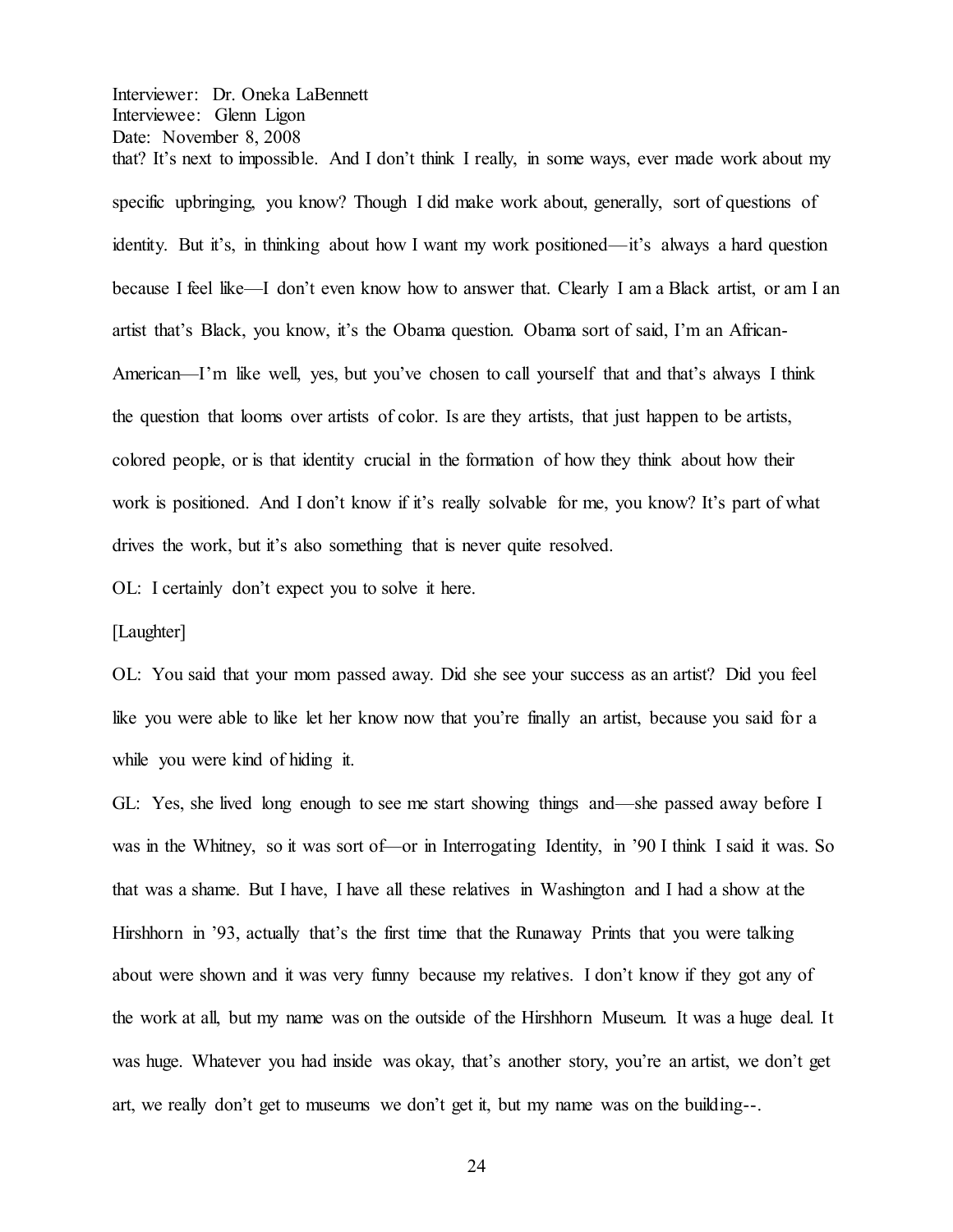Interviewer: Dr. Oneka LaBennett Interviewee: Glenn Ligon Date: November 8, 2008 OL: They knew that was important.

GL: Right. On the corner of  $7<sup>th</sup>$  and Constitution, there was my name, it was amazing for them, you know.

OL: That's incredible.

GL: I'd forgotten about that, that's sort of funny.

OL: You said that you weren't very social as a child. I think of the art world so social and I feel like every time I see you, you know everyone, everyone knows you so is that something where \, You feel like you've grown out of that or are you still like that boy who wants to not--? GL: I'm still very shy. You know, I don't like public speaking. I hate it actually. I hate doing interviews. I have to drag myself to all those things that you have to go to--. Because you're right, the art world is incredibly social and half the shows that I've ever gotten into are just because I'm somewhere and I meet somebody and they decide, oh let me look at his work and put me in. So I realized that there's a huge social component to it. It's a little cottage industry, in a way and you have to show up in order to be in things but it's always a struggle for me. And you know, in some ways, I feel like a friend of mine, a curator who's African American, we have this joke, we—after we go to some event in the art world, we call each other and say okay, how many? And we do the count, which is basically how many Black people were there.

[Laughter]

GL: And you can't include, you know, people who were working at the venue. And sometimes it's been like, okay maybe there were 500 people at that dinner and there were 2 Black people. And so--. It's not surprising but it's always funny to me because I feel like people know me more than I—you know like, all these people come up to me and they know me and I'm like, how come they know me? And I realize like oh, because I'm in the art world by Black.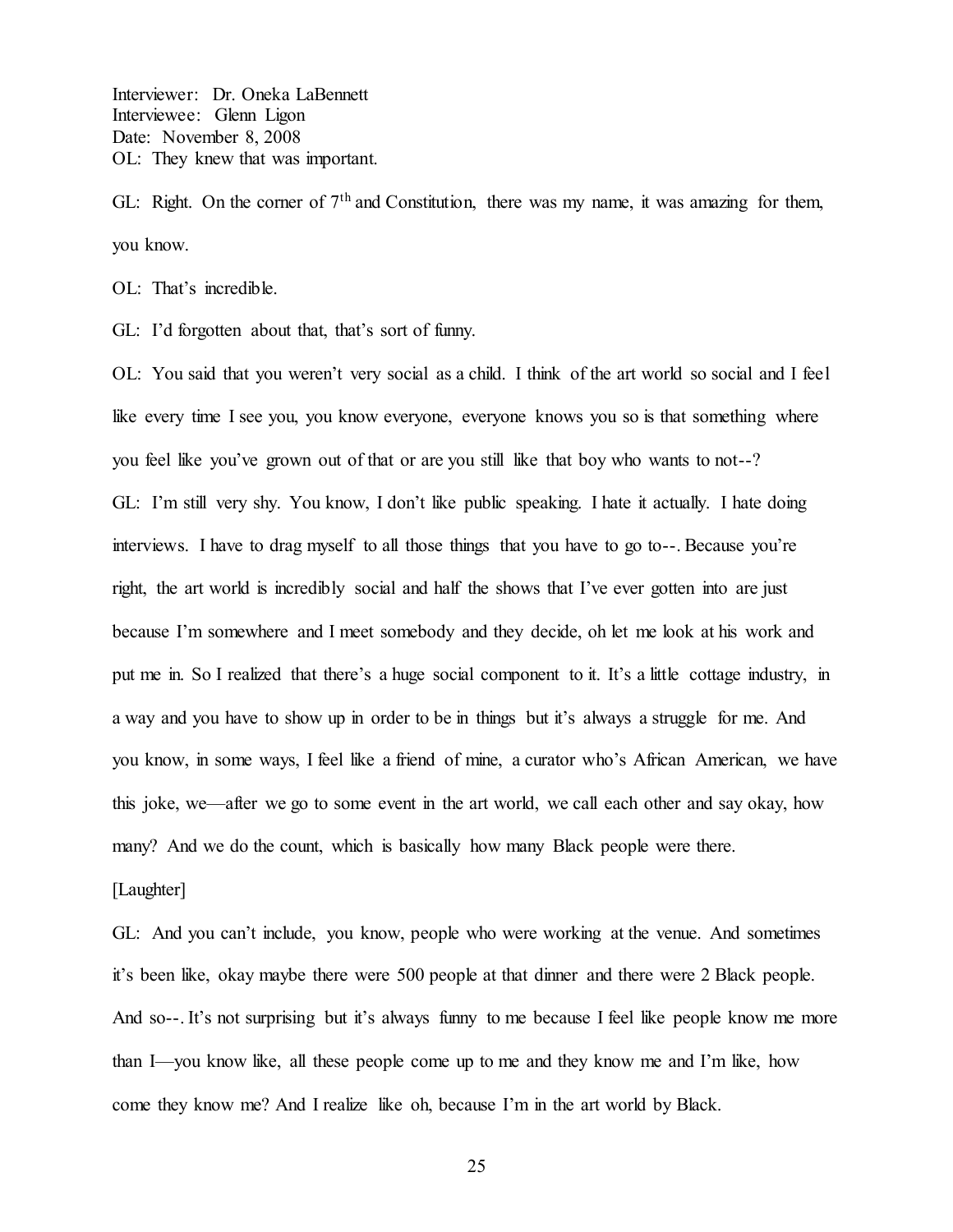Interviewer: Dr. Oneka LaBennett Interviewee: Glenn Ligon Date: November 8, 2008 OL: You stand out.

GL: I stand out pretty easily, which is not to say that there aren't tons and tons of, you know, artists of color, but often because you know, at this point I guess I'm a mid-career artist and I'm in collections all over the place, I get invited to things that I feel like oh, Black people aren't in these spaces, you know there are very few of them. And so I can look around the lobby of MoMa, the Museum of Modern Art, and I'm like hmm, 3 other Black people here. You know? OL: Right. Wow, amazing.

GL: And that's just the reality of the art world. I mean it is—in some ways it's this incredibly liberal construct, you know, like hard pressed to find someone who didn't vote for Obama, but on the other hand it's still the way the power runs in there and the decisions that are made, it's still very, in some ways very segregated.

OL: We talked about some of your literary influences, do you have artists, either contemporary or not who've been influences? And maybe even talk about some of your contemporary—some of your peers in the art world.

GL: Well the first huge influences were all those abstract expressionist artists. Jackson Pollack, Franz Klein—so those are the first loves. Second wave was Rauschenberg, Jasper Johns, Cy Twombly, an artist using text. Third wave I think were artists using texts in photography. Like Barbara Kruger and then my peers, people like Lorna Simpson, you know, or Carrie May Weems, and should I tell this story?

OL: Yes.

[Laughter]

GL: I remember when I was in undergraduate at Wesleyan, one of my professors was Robert O'Meally. He's a huge Ralph Ellison scholar, written Zorna Neal Hurston, written a lot on jazz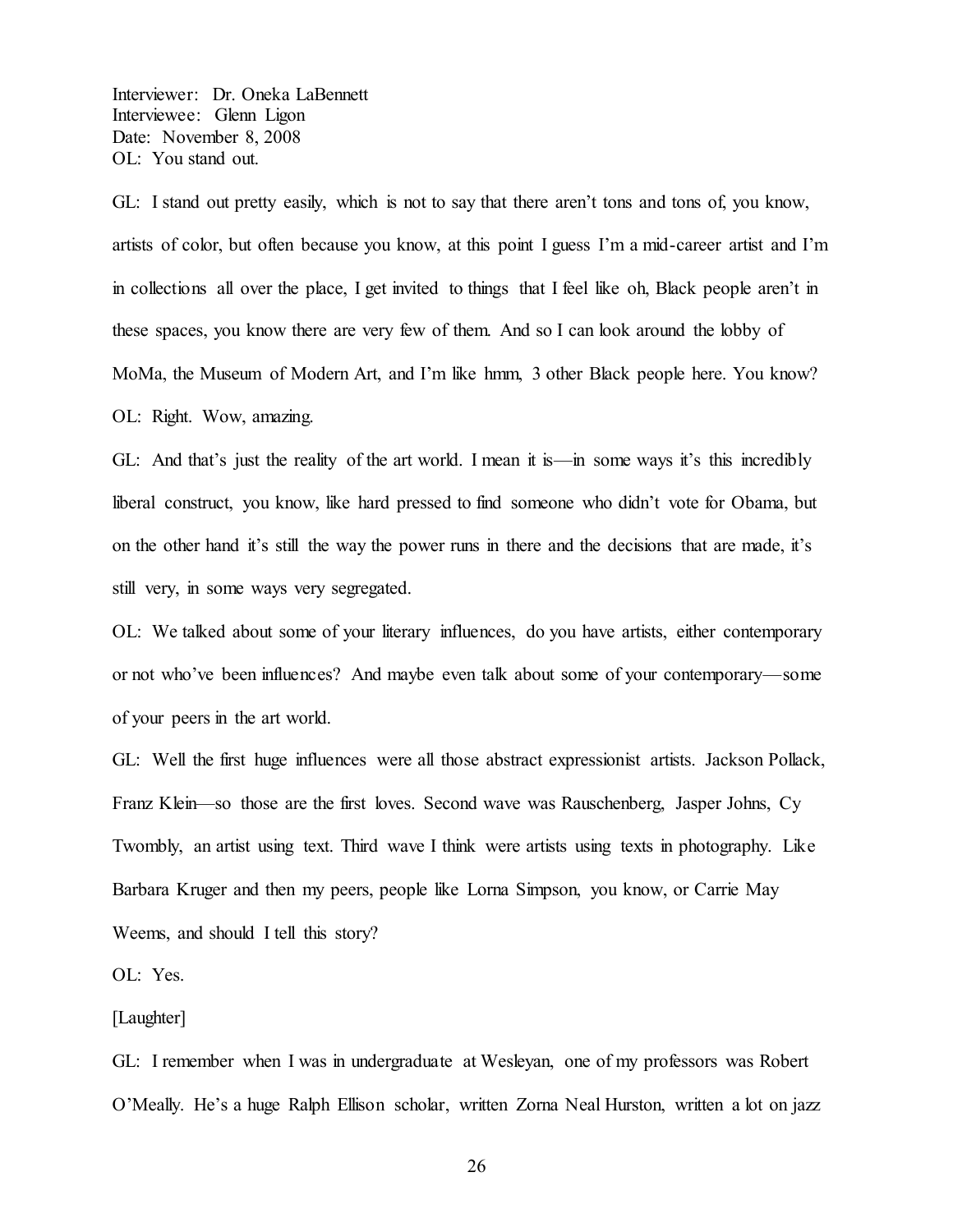Interviewer: Dr. Oneka LaBennett Interviewee: Glenn Ligon Date: November 8, 2008 too. And Wesleyan was only maybe 20 minutes away from Yale, and he said Glenn there's a artist that I think you'd really like, Rosemary Beardon, he's speaking at Yale, he's doing a lecture. And like you know, I'm like tickets, if you want to come with me. It was very nice of him to invite me, but he knew that I was interested in art and he thought this was an important artist I should meet. So we get to the lecture hall at Yale and I don't remember what college it's in, but in one of those big sort of chapel like kind of lecture halls. Very grand and stuff. And there's a guy at the front in sort of coveralls, you know, kind of moving podium over and adjusting the microphone and I'm waiting for the lecture to start and we're sitting there, and then he starts speaking and I though oh my God, I thought that was the janitor.

OL: And that was Beardon?

GL: That was Beardon. And so really, I remember that moment very clearly because it was almost as if Black artists didn't exist for me. You know, in the same way that my mother thought only artists that she'd heard of were dead. Artists existed for be, but Black artists didn't exist for me. And so I couldn't even imagine that the guy at the podium was the guy who was going to be speaking.

OL: Wow.

GL: You know and so, every time I think like oh, I don't want to go do a lecture I don't want to talk to students I remember that story and just think like, I know that times have changed but it's still important for me to get out there and just be like okay, I'm here, you know? It's possible you know? I've done it, other people have done it you know? So—but also my peer group, there are artists like Gary Simmons and Lorna Simpson who I mentioned before. A younger group of artists, who are actually more conceptually based like David Kinsey, a lot of whom I've met through their showing at the Studio Museum in Harlem. I'm also on the board of an art school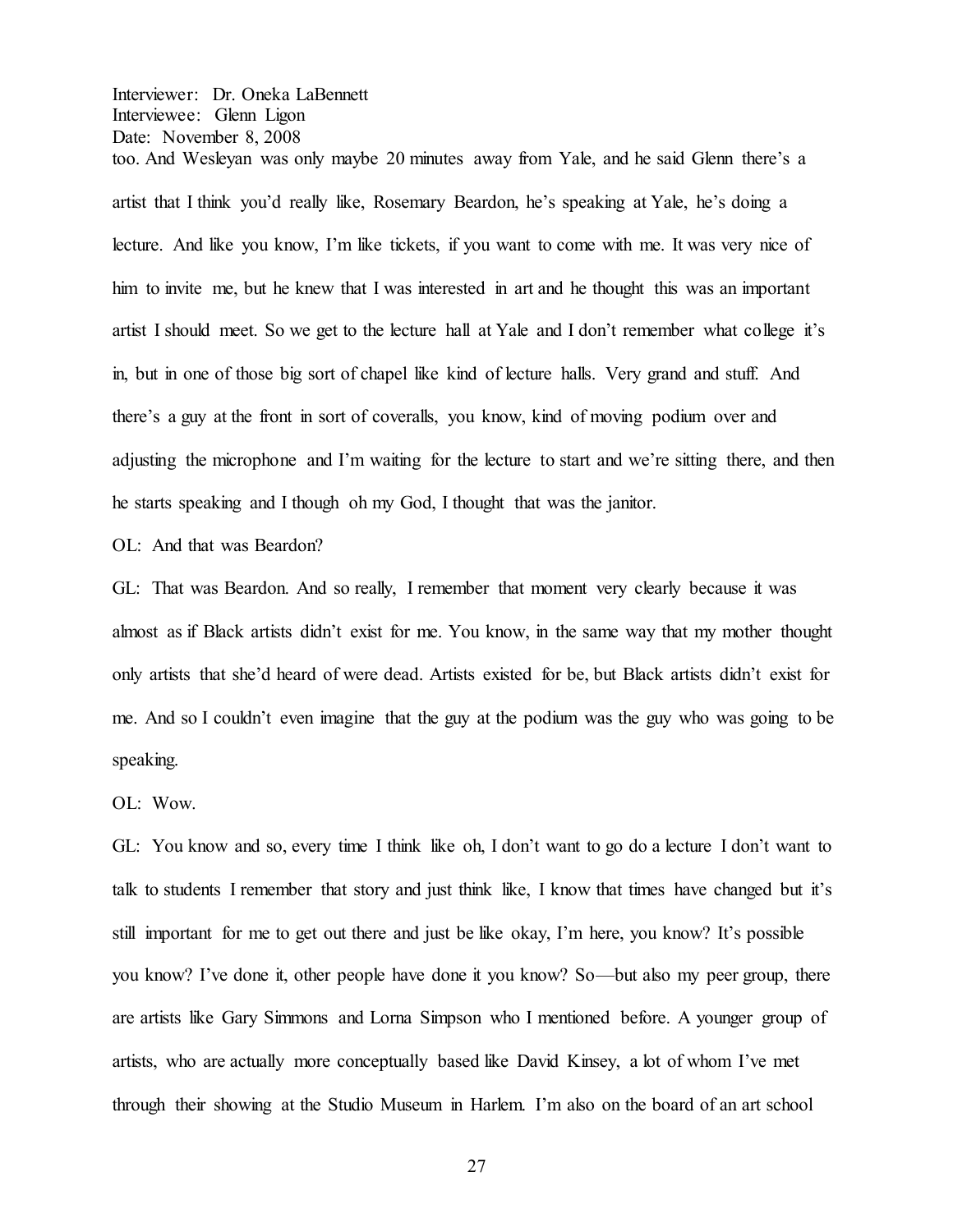Interviewer: Dr. Oneka LaBennett Interviewee: Glenn Ligon Date: November 8, 2008 named Skowhegan, which is a summer program in Maine. And a lot of those services come through there. And so they kind of inspire me, in that, whenever you think that you've got shtick down, you know what you're doing, and then someone does your shtick better than you?

[Laughter]

GL: And then you're like oh, got to change up a little bit. Somebody's doing it better. So it's always interesting to kind of be in touch with younger artists and feel like I kind of—they kick me in the butt. In a nice way.

[Break in Tape; Crosstalk]

OL: So you were talking about your contemporaries. I was going to ask you a bit about what your process—you were also talking about kind of, staying on your toes and keeping--. I was going to ask what your process is like now? Are you in a place in your life where you have space to work now and are you disciplined about it? Do you get up and say I'm going to work for this many hours? What's your artistic process like?

GL: Well, I have a space—I live in Lower Manhattan in Chinatown. I have a space in, just maybe the edge of Park Slope in scary Brooklyn.

OL: Dark Slope.

GL: Dark Slope. So I used to be more kind of, 9 to 5 artist. Get up go to the studio, I'd treat it like a job. But in the last couple of years, I've done more and more work that's required fabricators. So I started working in neon. My last show was in a gallery in Paris and it was all installation work. They built a cobblestone street for me in the basement of the gallery, there was a neon piece. And so it requires a different kind of studio practice. You have to go places, and go check on things, you're on the phone or your trying find, find supplies and materials. And so it's become less about—it's still 9 to 5 but it's sort of 9 to 5 at my desk at home sometimes. As much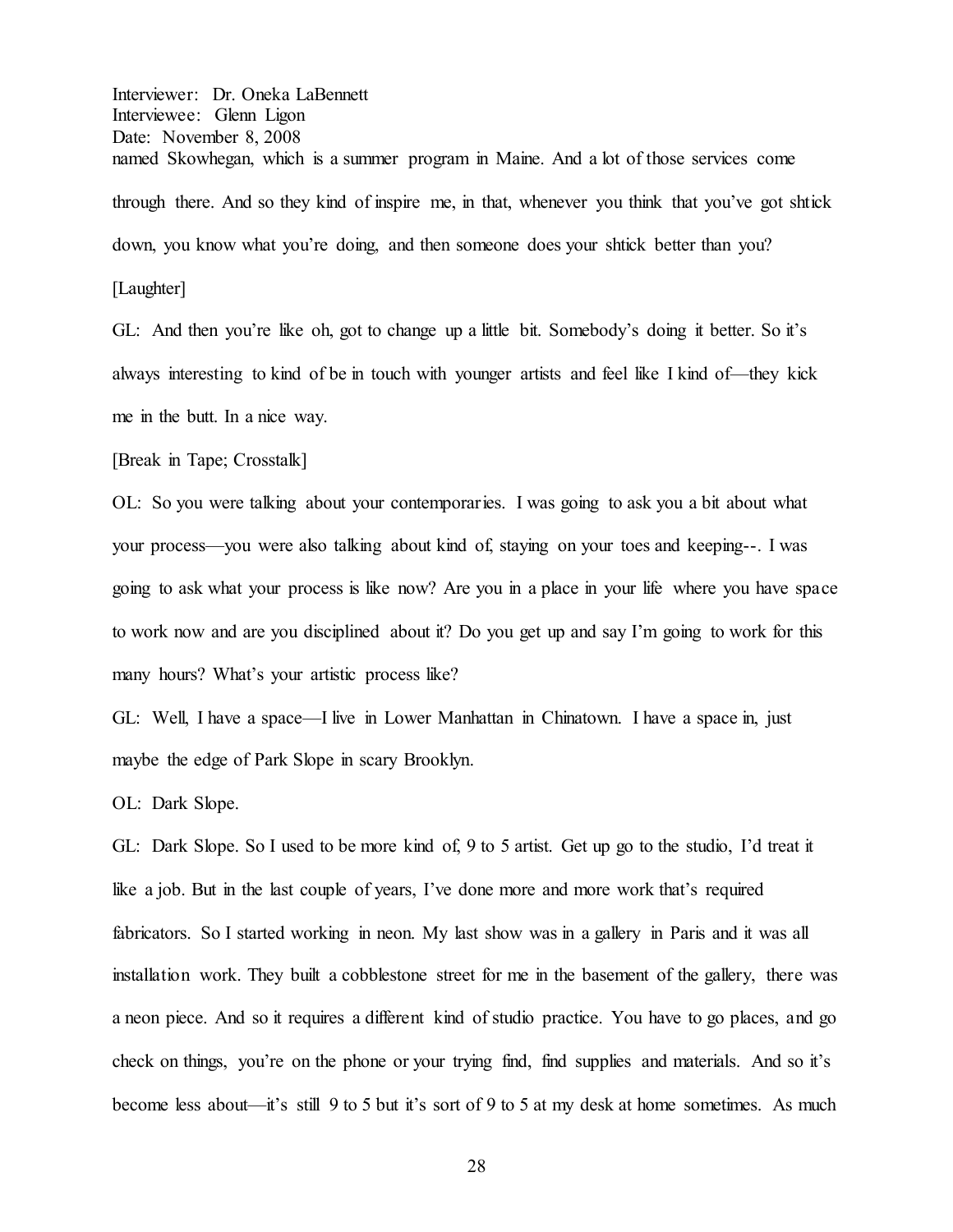as it is 9 to 5 in the studio. And so that's kind of—that's been interesting because I've had to adjust working. And I think I'm most comfortable when I'm just—when it's just me by myself making something. And—but over the past couple of years I've had to collaborate more just to get the work done, and so it's sort of changed my practice a bit. But I think sometimes I go back to—okay I'm just going to make—for the next month I'm just going to go to the studio, I'm going to make drawings. You know, I don't need anyone else, I don't—I'm just going to go to the studio and make drawings. But I've had studios all over the place. You know my first studio was in my house basically. I had an apartment that I was subletting and one wall of my bedroom was the studio, you know? And as the work—you know and when I got a gallery, or as the work became known more I could start to afford to rent studio space that's separate from where I lived and—but the studio I have now is sort of a big proper studio.

OL: You've experienced so much success, do you still pinch yourself? I mean especially since you don't think of yourself as becoming an artist—you didn't conceive of that being something that you'd make a living—but you've done that.

GL: Yes, but I think I've done that because I haven't focused on doing it. So it sort of feels like—I know that I work very hard for things, but I also on some level, they just happen you know? So for instance the first time I was in the Whitney Biennial, the curator that year was Lisa Phillips who's now the director of The New Museum and I asked her—she did a studio visit and she's like okay, you're in. You know? And I asked her, oh where did you see the work first? And she said oh, I saw the work at this little show you did at a space called Locha, which is in Downtown Brooklyn and it's so funny to me because that show was curated by an artist who's a friend. Paul Ramirez Jonas and I wasn't even the main attraction. I was in the little room in the back, you know? But I'd shown some paintings that were very based on Zorna Neal Hurston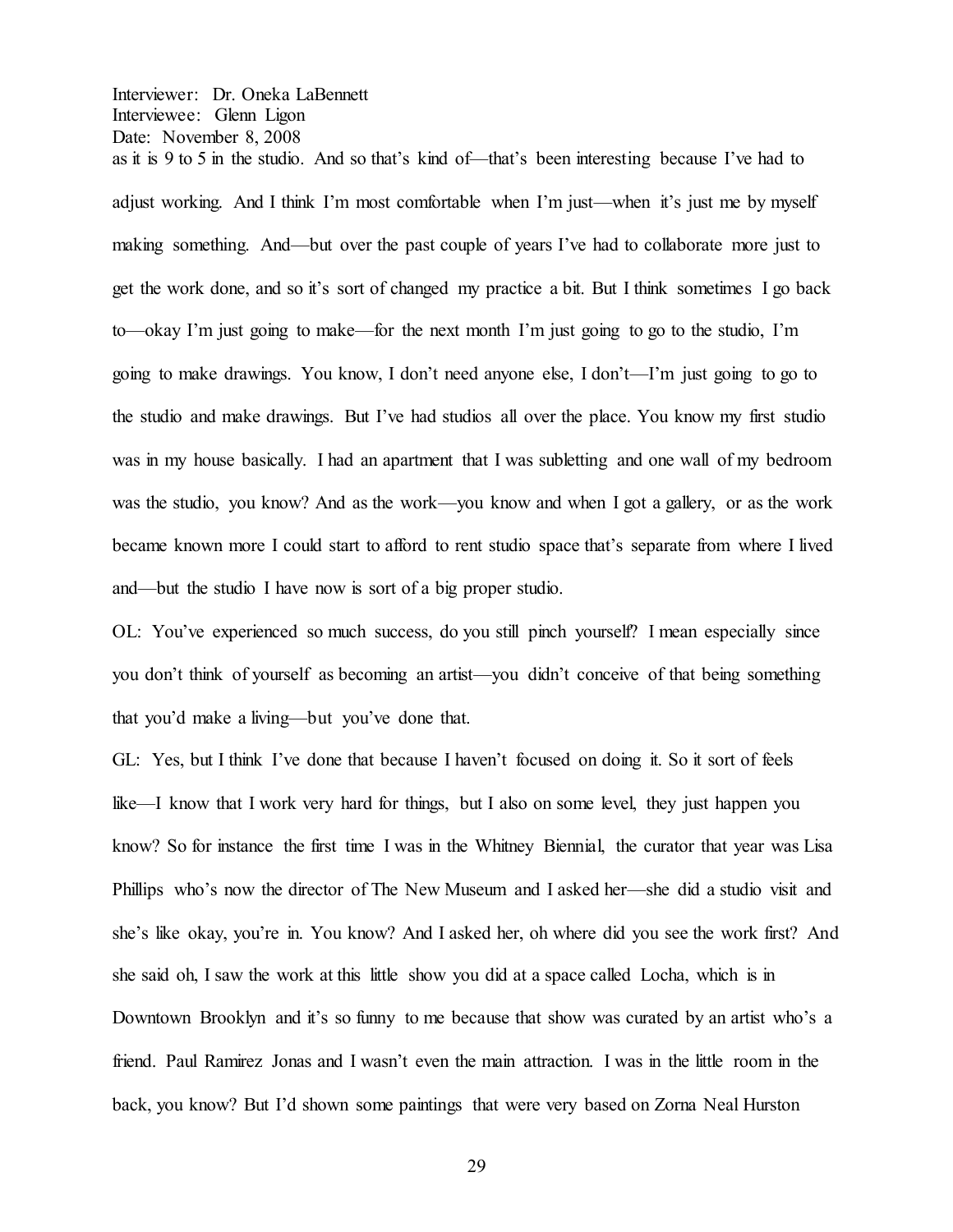Interviewer: Dr. Oneka LaBennett Interviewee: Glenn Ligon Date: November 8, 2008 writings and the gallery space was underneath a theater space and in the theater was a play by

then they're just starting out playwright named Susan Lori Parks, who went on to win a MacArthur and everything else you can win. And so I became friends with her because I would go up and see the play and then I met her. And then while my show was up and while her play was running, this theater director came to see her play and that was George Wolf and so George Wolf, you know came a little early and went into my little room at the back and saw these paintings by—you know with Zorna Neal Hurston text and it was just at the moment when he was adapting Zorna Neal Hurston's short stories for a play that was going to be at the Public Theater. So he bought one of the paintings. And then, I was at a going away party for Kelly Jones, this curator that I knew from the Studio Museum and it was at this art writers house in Brooklyn. And I always liked his writing, he wrote for Art News and Art America, I thought he was a really good writer and he asked me what I was working on and I said oh well I have this little show in Downtown Brooklyn, and you know I don't expect anyone to go but if you're down there--. Well, no no, I'll definitely go. And then a week later I'm reading the New York Times and this guy, his picture is on the front, new curator of the Museum of Modern Art, Robert Store.

## [Laughter]

GL: And so I'm asking Lisa Phillips where she first saw my work, she saws oh that show that you did at Locha. I thought it is so amazing to me that the show that I thought nobody's going to see this show—so many things happened from that. But they just happened, you know, it's like I  $d$ idn't call anyone to come see it. I didn't—you know I was just kind of like stuff just happens with—the lesson there was like, always have your best work. Can't do half things. Because you never know. But it is—I still have these moments where I'm kind of amazed. Like I was walking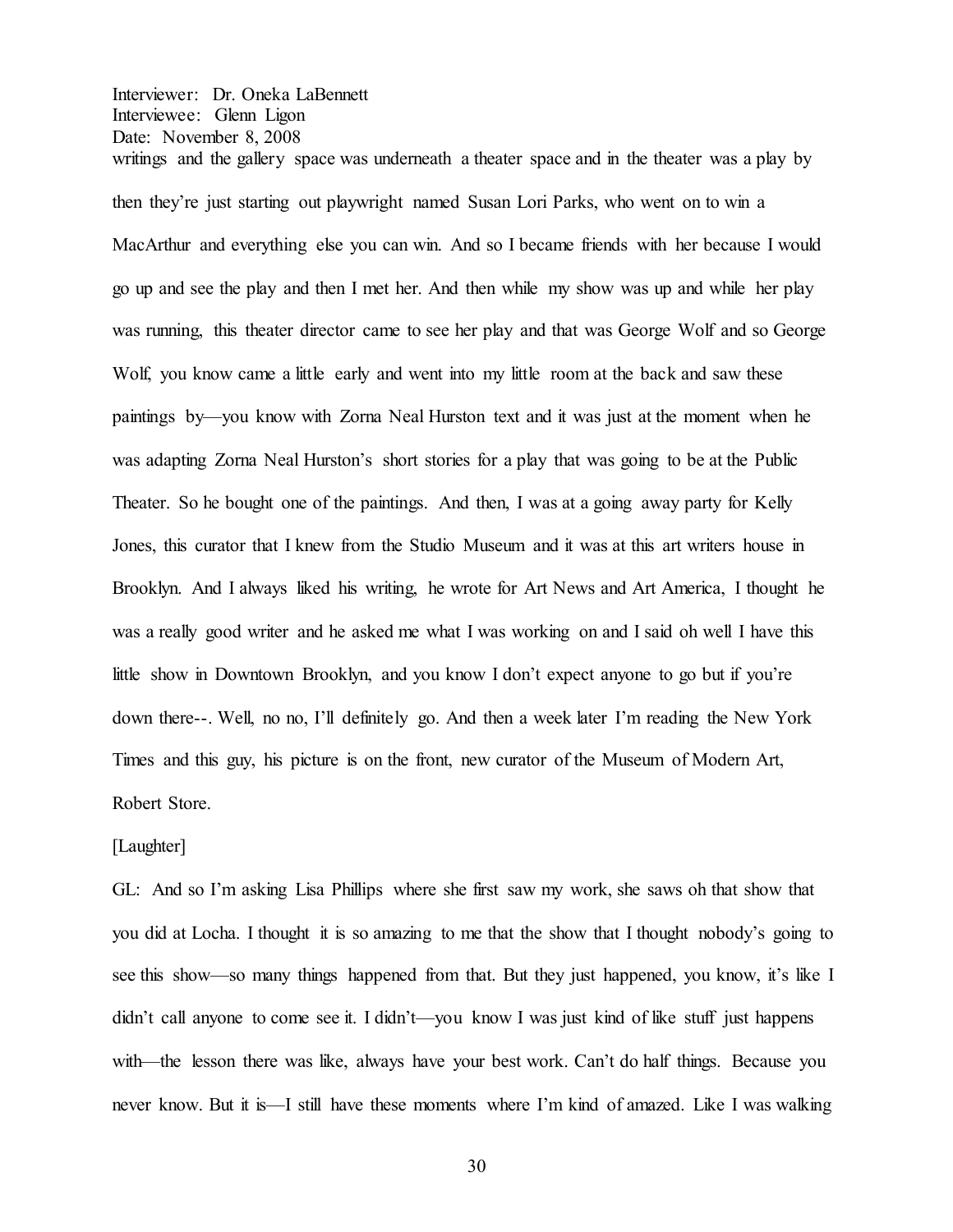Interviewer: Dr. Oneka LaBennett Interviewee: Glenn Ligon Date: November 8, 2008 through the Museum of Modern Art and they had re-hung their permanent collection and there was a drawing of mine that was up and I thought, oh it's next to Jasper Johns and that's amazing. You know? That's kind of amazing.

OL: It's really something. That's incredible. I usually end interviews by asking people my last question and then asking them—you know tell me anything else that they haven't had a chance to say and my last question is usually a question about how—what you think of The Bronx today as opposed to when you were growing up and how The Bronx figures in your life, if at all, because you're not living in The Bronx anymore. So tell me what you think of The Bronx today as compared to when you were growing up? What The Bronx means to you, how it figures into your life and do you have relatives here, do you still come to The Bronx?

GL: Well, I have, I have funny memories of The Bronx because when I was living in the first houses the church that we went to was—it was on 169<sup>th</sup> Street, I don't remember the exact corner. But we used to go there—my mother started going there and it was in the mid '60s and so over the next 10 years I basically watched everything around that church burn down. And then we moved out of the neighborhood in '73, '74, my mother would still sometimes go to church services there because she knew a lot of the congregation. But we started going to another church in the Northeast Bronx but I would go and visit relatives that still lived around there and at a certain moment, maybe in the late '70s, maybe in the early '80s, they started rebuilding in that neighborhood and now that church is surrounded by townhouses with white picket fences and so my idea of The Bronx is sort of like that. In some ways it's fixed in this moment of trauma, you know, because I lived through the burning of The Bronx, you know? And in some ways because I went away to school, even when I was in elementary school, it's sort of like I went away to school because going from The Bronx to Manhattan was like going to another city in certain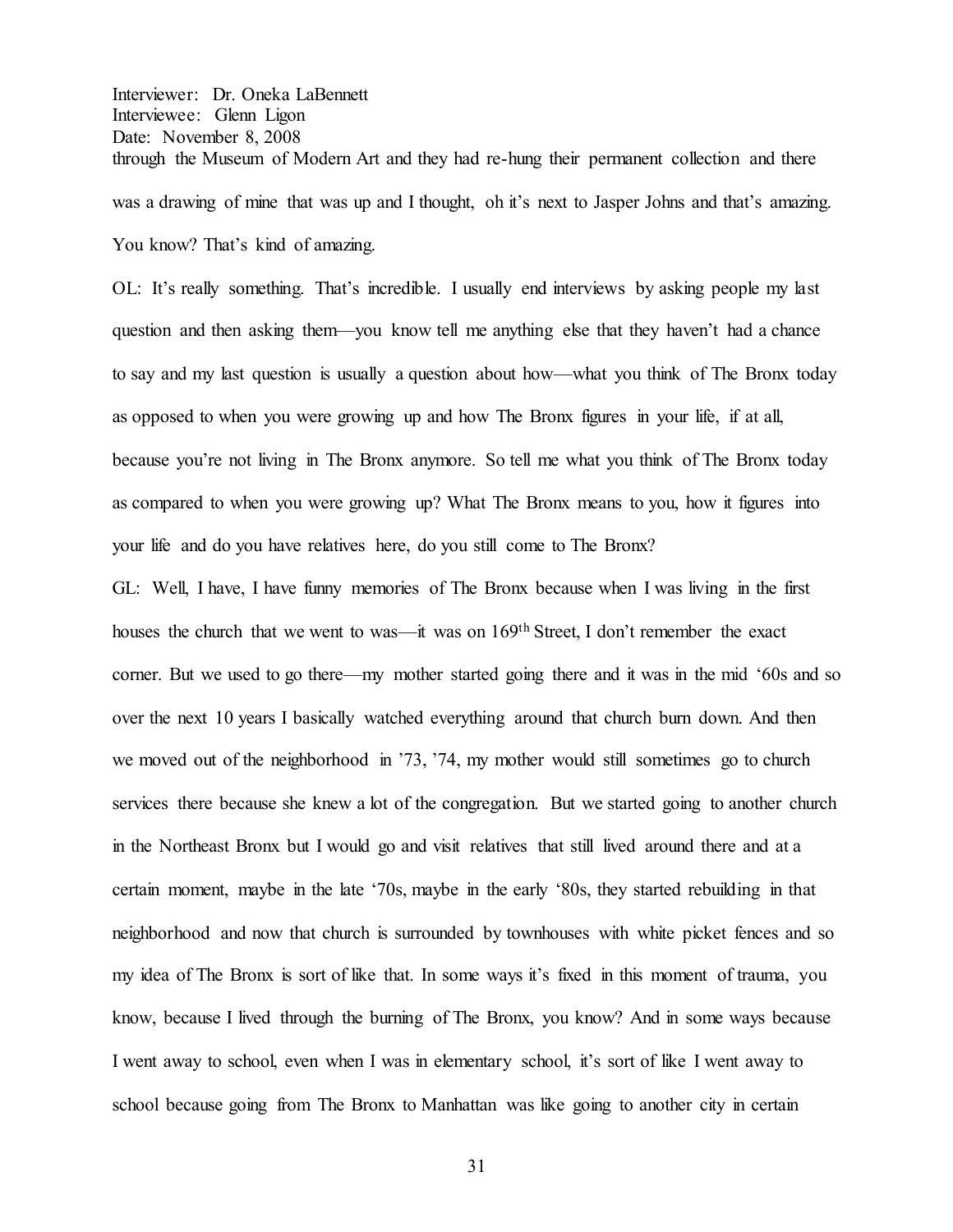Interviewer: Dr. Oneka LaBennett Interviewee: Glenn Ligon Date: November 8, 2008 ways. So there was a certain kind of distance I had from The Bronx but I still have relatives here.

When I see them it's mostly, in some ways out of town. Family reunions in other cities, things like that. So I have a bit of a distant relationship to The Bronx and a bit of nostalgic relationship I think because of that, you know? When I was coming here to do this interview. I'd forgotten that the D train stops on the Grand Concourse, and so I'm walking down the hill, and thinking like oh, I used to do this when I was a kid. Like this was a big outing to come to Fordham Road and go to the stores. And so I was very nostalgic about it, but I just thought but that's kind of not my life anymore, you know? But it was interesting to kind of, feel a bit of what I must've felt like when I was a kid, you know? Like it was still kind of exciting in certain ways. Like the kind of, you know, it's different than Brooklyn. You know, it's like Fulton Street and Fordham Road aren't the same. And it's hard to explain what that difference is but they don't feel the same and so when I was just walking here today, I was just like oh I miss this somehow, it's you know. OL: Yes, it feels a lot like--more like old New York than other parts of New York today. I mean there's Starbucks and--.

GL: And there's the Gap and all of that, but somehow yes, it retained something that I remember from the '70s you know, when we used to come up here to shop for my school clothes, you know. That Sears that's there was the Sears we used to go to, you know?

OL: It sounded to me a lot like, I don't want to put words in your mouth but when you were talking about how your mom was trying to get you to go outside and play and you didn't want to and when you said when you were a teenager you found yourself hanging out more and more in Manhattan. It sounded a lot like, who you were as a child and as an adolescent was sometimes in conflict with what kids from The Bronx were supposed to do.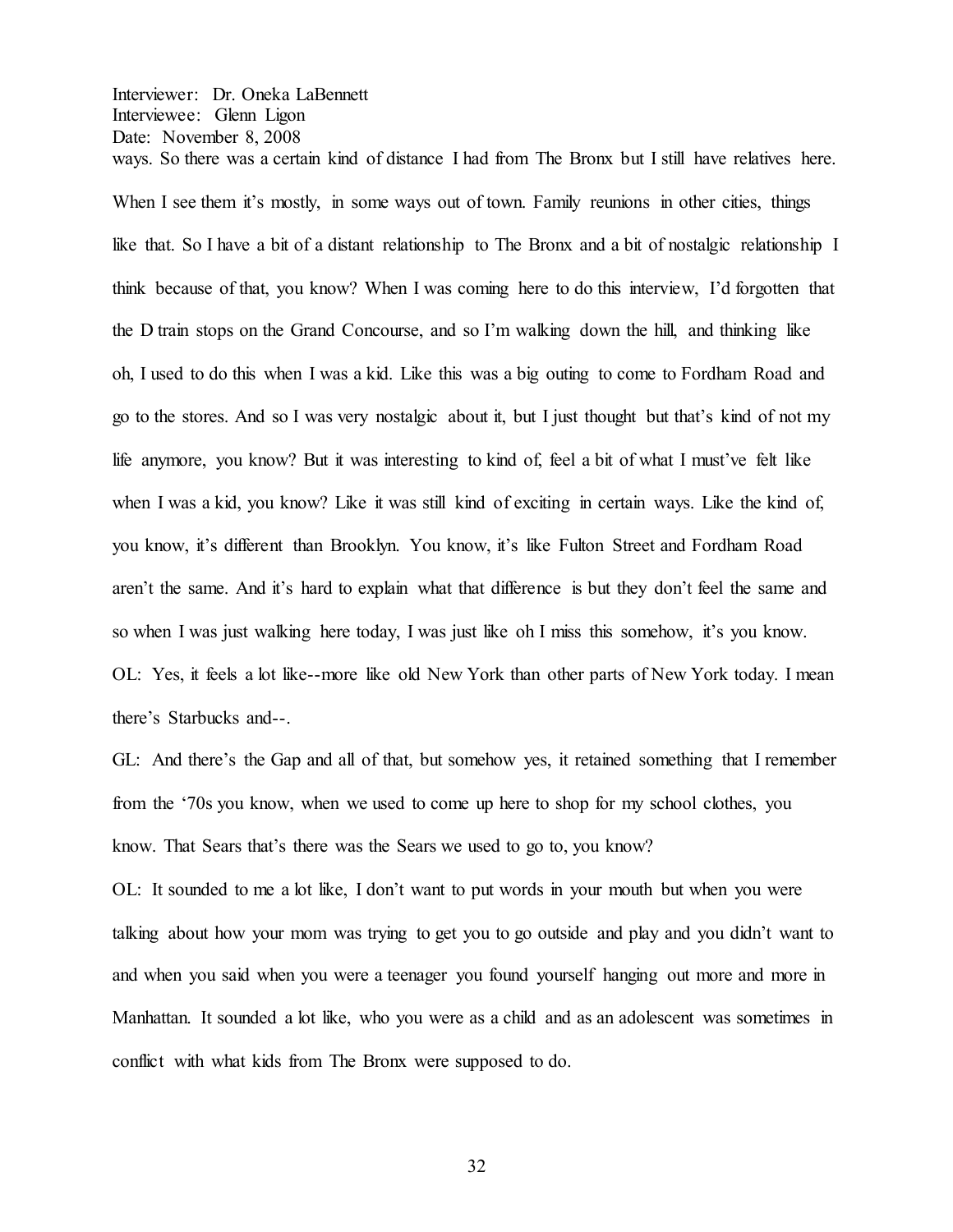$GL:$  Right, you're right. No, that's true. I mean I think I, in some ways, chameleon like, adapted to my environment. I remember getting on the bus on the corner of 163<sup>rd</sup> Street and Trinity to take the bus to the subway to take the subway to school and I'd forgotten my bus pass and the driver just looked at me and said, oh you look like a rich kid, you know, pay me tomorrow. And I just thought, it's just funny that like a kid getting on the bus in the middle of the South Bronx and the driver would say that to me. But I think there must've been something about me that was, you know, the environment that seemed important was my school. So I needed to fit in there. And so I sort of like put on this shell like, I'm just like you, you know though I wasn't. And I think in some ways that caused a kind of emotional rift, you know, between who I was most of the day at school and what I was when I came home you know? And but yes, it's just funny to me that little thing, that I remembered is so emblematic of this kind of split between my school life and my home life.

Unidentified Person (UP): Did you dress more like the kids, like in Manhattan--?

GL: Yes, but they were hippies. You know, so there was even that was, you know like in the '70s the kind of style of my neighborhood was not really what I was wearing. You know, so I was sort of halfway in between like—my mother would always say I can't believe, you know you'd go out of the house like that, you know like--? And what she meant was like you know, you dress like a white guy, you know? You look like a white hippie guy.

OL: The rich kids dressed poor and the poor kids tried to look rich.

GL: Exactly, exactly. But I was never comfortable kind of like, '70s fashions didn't really work for me.

 $UP$ : They didn't work for anybody.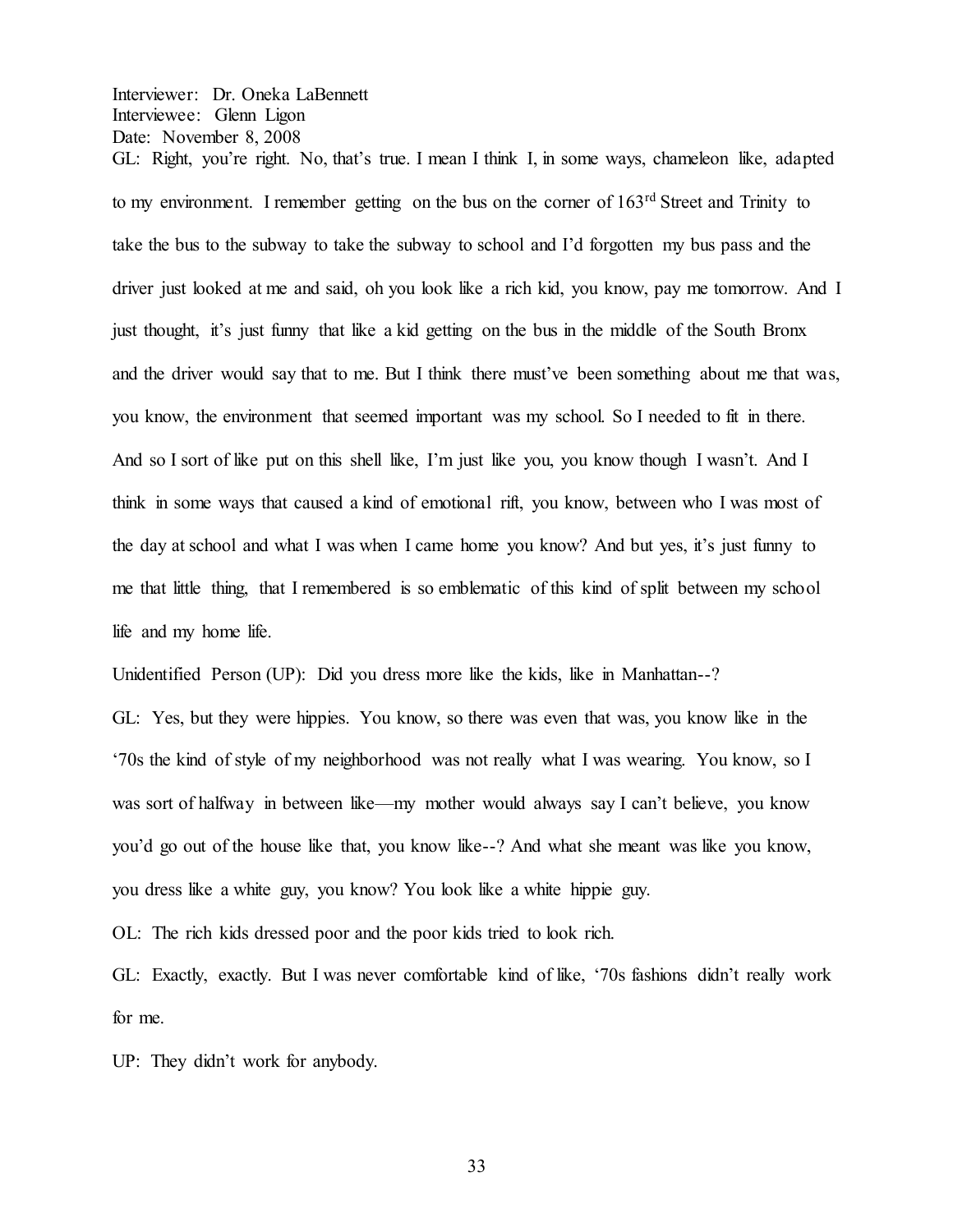Interviewer: Dr. Oneka LaBennett Interviewee: Glenn Ligon Date: November 8, 2008 GL: Exactly, exactly. So I had to sort of—but also you know, you had to dress, coming home to a rough neighborhood so you sort of-maybe it was sort of like, I could adjust my attitude, even though I dressed, like you know, oh you look like a rich kid, I could somehow like blend in. OL: Well you knew where you were going and you weren't lost or--.

GL: Right, right, right, right, right.

OL: Well, is there anything else you want to talk about that we haven't talked about?

GL: I can't think of it. I mean the only thing maybe is just when, when we—in '73, '74 we moved to the Northeast Bronx and that's such a different version of The Bronx, it was really suburban. I mean we talked about this a little bit. But I sort of relaxed when I got there.

OL: And what facilitated that move? Why did you--?

GL: Social work. Social worker from my mother's job writing a letter. Because in the '70s the project that we moved to was a very small housing project, called the Shefflin Houses. 6 stories, maybe 12 buildings and it was integrated. It was Black families, Italian families, Jewish families, but in the '70s it was very difficult for Black families to move to a project that wasn't primarily already. And so my mother got a social worker on her job to write a letter basically saying you know Mrs. Ligon has young children, you know she has to commute all the way to the Northeast Bronx because she's working at Bronx Psychiatric Center, like it would be so much easier for her, you know, if she lived in a project in the Northeast Bronx, the commute would be 20 minutes instead of an hour, you know so basically the only ways we got to move was the social worker's letter. Because it wouldn't happen on our own.

OL: Wow, that's interesting.

GL: But it did change a lot of things. So it's just a calmer neighborhood, you know. Commute, longer commute, calmer neighborhood. Like it was so far away from The Bronx, it's the number